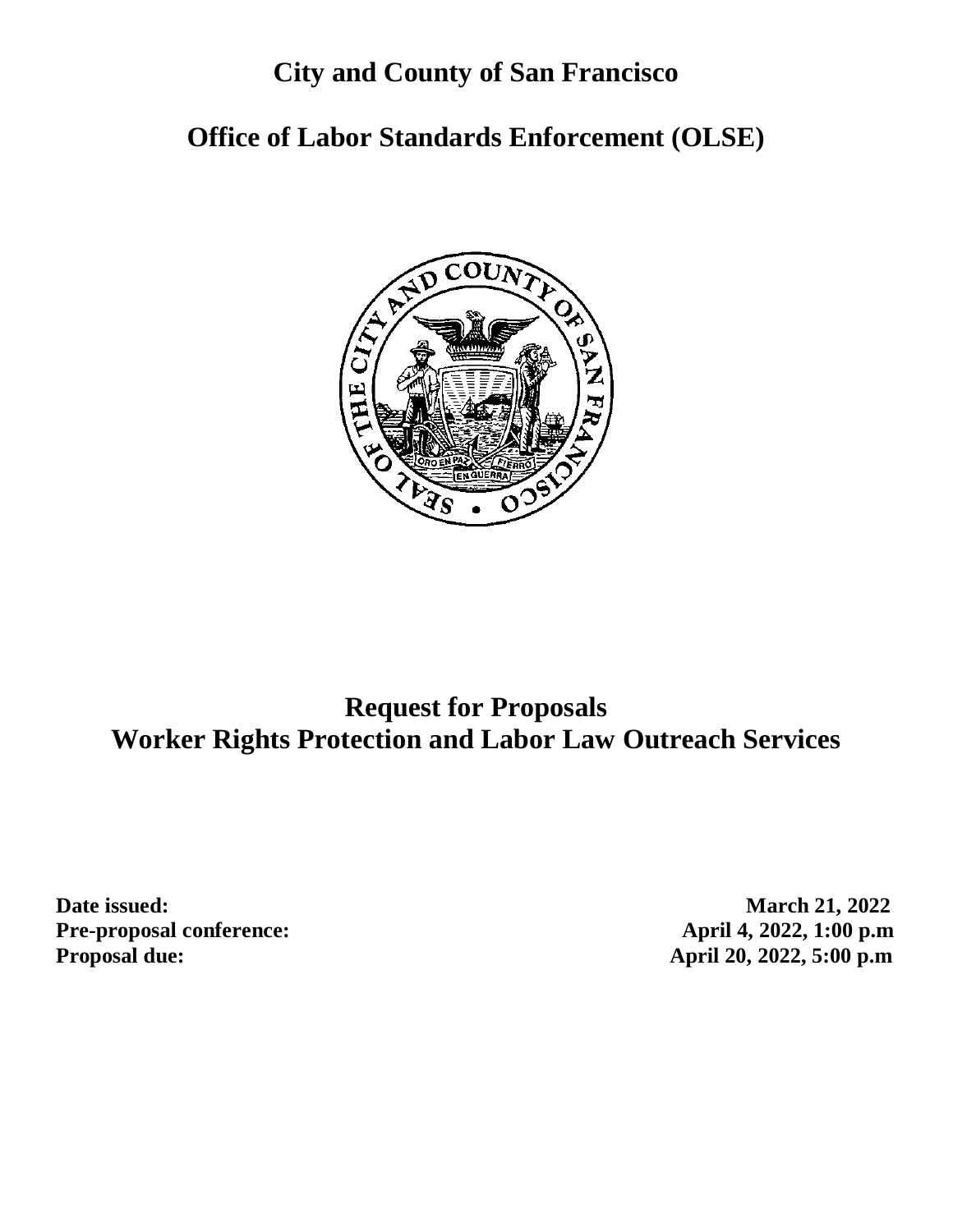# **City and County of San Francisco Sourcing Event ID 0000006733**

#### **Formal Request for Proposals for: Worker Rights Protection and Labor Law Outreach Services**

This Solicitation can be viewed on the City's Office of Labor Standards Enforcement (OLSE) website at: <https://sfgov.org/olse/contracting-opportunities>



#### **Background**

The City and County of San Francisco has been a leader in passing local labor laws that protect workers' rights. To date, San Francisco voters and the Board of Supervisors have passed eight permanent local labor laws applying to privatesector employees across the City:

- The Minimum Wage Ordinance;
- The Paid Sick Leave Ordinance,
- The Health Care Security Ordinance;
- The Family Friendly Workplace Ordinance;
- The Fair Chance Ordinance;
- Two Formula Retail Employee Rights Ordinances;
- The Paid Parental Leave Ordinance; And
- Lactation in the Workplace Ordinance.

To increase awareness of these laws among workers most likely to experience wage theft, and to encourage reporting of violations, the Office of Labor Standards Enforcement (OLSE) seeks community-based outreach services in a broad range of low-income and immigrant communities. The vendor will 1) conduct outreach to immigrant and low-wage workers; 2) provide individualized workers' rights consultations and referral services; and 3) conduct media outreach.

#### **Intent of this RFP**

It is the intent of the OLSE to identify the most responsive and qualified Proposer(s) to negotiate a contract for Worker Rights Protection and Labor Law Outreach Services. Proposers are not guaranteed a contract.

The original contract period is anticipated to be five years, with no option to extend. Actual contract periods may vary at the City's sole and absolute discretion, depending upon service and program needs. The contractor selected must be available to commence work on or before July 1, 2022

Pursuant to Admin Code Chapter 14B, the Local Business Enterprise (LBE) sub-consulting goal for this Request For Proposals (RFP) and resulting contract(s) is 10%. Rating bonuses will be in effect for any Respondents who are certified as a Small or Micro-LBE. See the RFP Attachment II for more information. The prime contractor selected will be required to meet a 10% LBE subcontracting goal.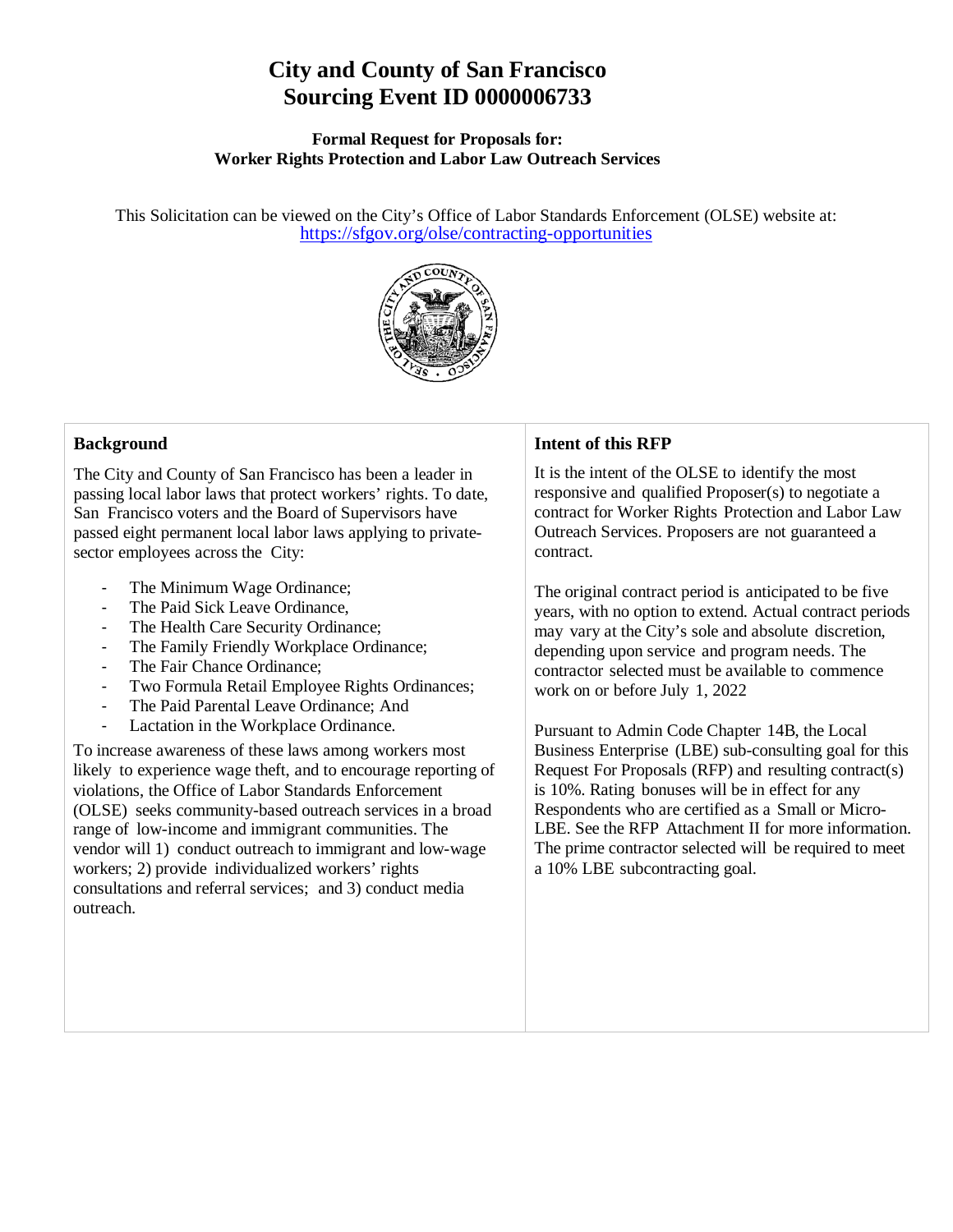| <b>Request for Proposals</b>                          | March 21, 2022                                                                                                                                                                          | <b>City-Proposer Communications:</b>                                                                                                                                                                                                                                                                                                              |
|-------------------------------------------------------|-----------------------------------------------------------------------------------------------------------------------------------------------------------------------------------------|---------------------------------------------------------------------------------------------------------------------------------------------------------------------------------------------------------------------------------------------------------------------------------------------------------------------------------------------------|
| Issuance<br>Pre-Proposal<br>Conference                | April 4, 2022, 1:00 p.m<br>Join on your computer or mobile app:<br>Click here to join the meeting<br>Or call in (audio only):<br>$+1$ 415-906-4659<br>Phone Conference ID: 537 698 113# | Pre-proposal conference attendance is<br>mandatory for firms interested in proposing as<br>prime contractors to this RFP. The City will<br>provide an overview of submission<br>requirements and answer advance questions<br>received about the RFP. The pre-proposal<br>conference will be held virtually on Monday,<br>April 4, 2022 at 1:00pm. |
| Deadline for                                          | April 13, 2022, 5:00pm                                                                                                                                                                  |                                                                                                                                                                                                                                                                                                                                                   |
| Questions<br>Deadline to Submit<br>Proposals          | April 20, 2022, 5:00pm                                                                                                                                                                  | Join on your computer or mobile app:<br>Click here to join the meeting<br>Or call in (audio only):                                                                                                                                                                                                                                                |
| Notice of Intent to<br>Award                          | May 13, 2022, 5:00pm                                                                                                                                                                    | $+1$ 415-906-4659<br>Phone Conference ID: 537 698 113#                                                                                                                                                                                                                                                                                            |
| Period for Protesting<br>Notice of Intent to<br>Award | Within five (5) business days of the City's<br>issuance of a Notice of Intent to Award.                                                                                                 | Questions about this RFP will be accepted in                                                                                                                                                                                                                                                                                                      |
| Contract<br>Administrator:                            | Yordanos Dejen<br>Senior Administrative Analyst, OLSE<br>City and County of San Francisco                                                                                               | advance of the pre-proposal conference. E-mail<br>your questions to yordanos.dejen@sfgov.org<br>before 5 p.m. on Friday, April 1, 2022.                                                                                                                                                                                                           |
|                                                       | City Hall, Room 453<br>1 Dr. Carlton B. Goodlett Place<br>San Francisco, CA 94102-4685<br>Phone: (415) 554-4559<br>Email: yordanos.dejen@sfgov.org                                      | All questions, including the pre-proposal<br>questions and answers pertaining to this RFP<br>will be posted on the OLSE website at<br>www.sfgov.org/olse in the "Contracting<br>Opportunities" section.                                                                                                                                           |
|                                                       |                                                                                                                                                                                         |                                                                                                                                                                                                                                                                                                                                                   |

#### **Attachments**

- Attachment 1: City's Proposed Agreement Terms
- Attachment 2: Proposer Questionnaire and References
- Attachment 3: CMD Form 3
- Attachment 4: LBE Participation and Good Faith Outreach Forms
- Attachment 5: Written Proposal Template
- Attachment 6: Price Proposal Template
- Attachment 7: First Source Hiring Form
- Attachment 8: HCAO and MCO Declaration Forms

\*Attachment 9: Reserved (Sweatfree Ordinance Forms)

*\* Reserved, attachment 9 should not be used.*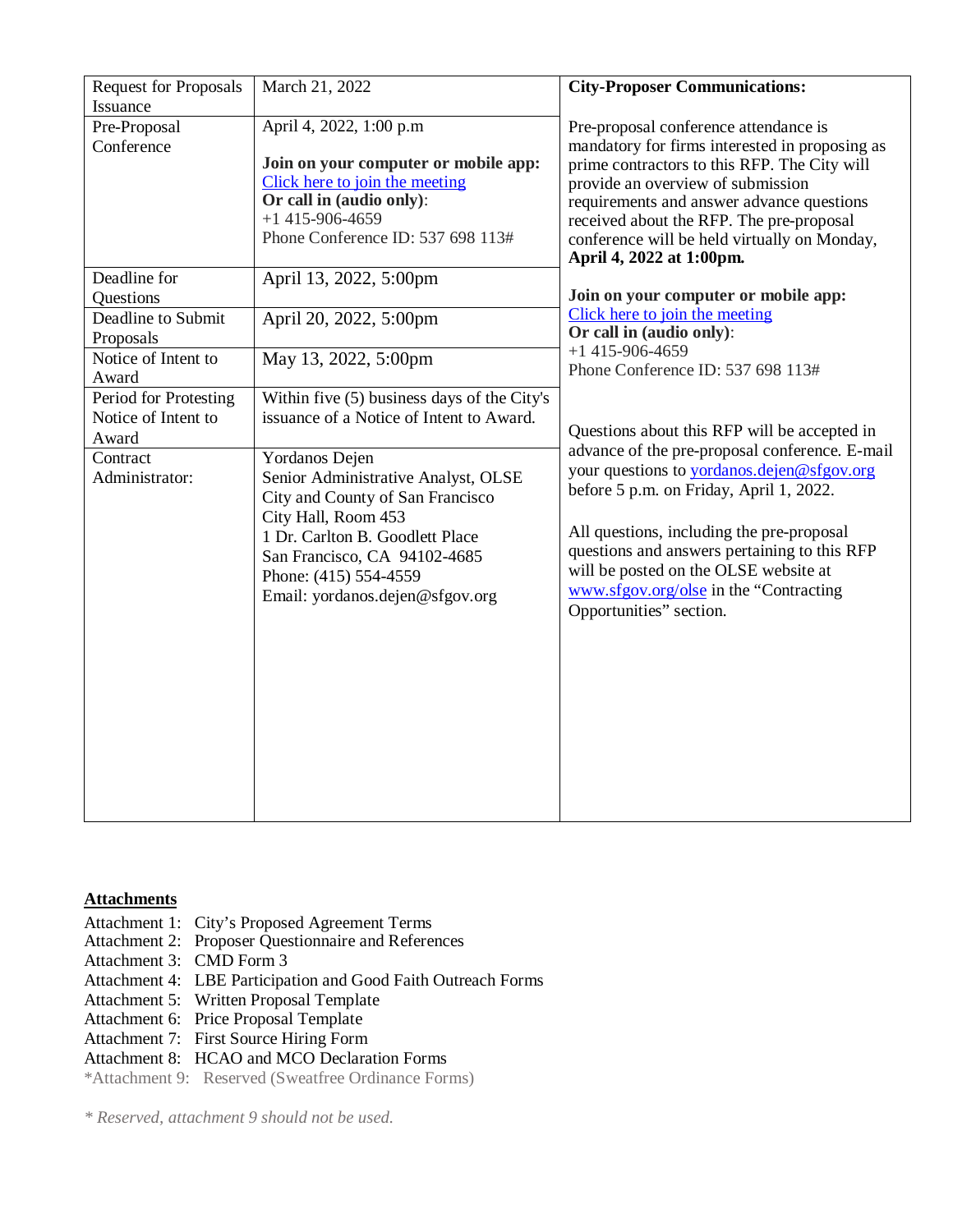#### **Table of Contents**

| ı.    |    | <b>Introduction and Solicitation Schedule</b>                                              | 1                            |
|-------|----|--------------------------------------------------------------------------------------------|------------------------------|
| Α.    |    | Introduction                                                                               | 1                            |
|       | В. | Anticipated Contract Term                                                                  | 3                            |
| C.    |    | Anticipated Contract Not to Exceed Amount                                                  | 3                            |
|       | D. | Reserved (Indefinite Quantity, As-Needed Contract)                                         | 3                            |
| Ε.    |    | Reserved (Cooperative Agreement)                                                           | 3                            |
| F.    |    | <b>Public Disclosure</b>                                                                   | 3                            |
|       | G. | Limitation on Communications During Solicitation                                           | 4                            |
|       | Η. | Solicitation Schedule                                                                      | 4                            |
| I.    |    | How to Register as a City Supplier                                                         | 5                            |
| J.    |    | <b>Proposal Questions and Submissions</b>                                                  | 5                            |
| К.    |    | <b>Proposal Selection</b>                                                                  | 6                            |
| L.    |    | <b>Contract Terms and Negotiations</b>                                                     | 6                            |
|       | M. | <b>Protest Procedures</b>                                                                  | 6                            |
| Ш.    |    | <b>City's Social Policy Requirements</b>                                                   | 7                            |
| Α.    |    | Proposers Unable to do Business with the City                                              | 7                            |
|       | В. | Reserved (Prevailing Wage Ordinance)                                                       | 8                            |
| C.    |    | Health Care Accountability Ordinance                                                       | 8                            |
|       | D. | Minimum Compensation Ordinance                                                             | 8                            |
| Ε.    |    | First Source Hiring Program                                                                | 8                            |
| F.    |    | Reserved (Sweatfree Procurement)                                                           | 8                            |
|       | G. | <b>Other Social Policy Provisions</b>                                                      | 8                            |
| Ш.    |    | Local Business Enterprise (LBE) Program Requirements                                       | 8                            |
| А.    |    | Application of LBE Bid Discounts and Rating Bonuses                                        | 8                            |
| В.    |    | <b>LBE Subcontracting Requirements</b>                                                     | 9                            |
|       |    |                                                                                            |                              |
| IV.   |    | <b>Services Requested</b>                                                                  | 10                           |
|       | А. | <b>Services Requested</b>                                                                  | 10                           |
|       | В. | Reserved (Regulatory and Compliance Requirements Specific to the Goods/Services Solicited) | 11                           |
| C.    |    | Reserved (Articles Furnished)                                                              | 12                           |
|       | D. | Reserved (Alternates)                                                                      | 12                           |
|       | Ε. | Reserved (Samples)                                                                         | 12                           |
| F.    |    | Reserved (Freight on Board and Shipping Costs)                                             | 12                           |
|       | G. | <b>Reserved (Green Purchasing Requirements)</b>                                            | 12                           |
| v.    |    | <b>Proposal Evaluation Criteria</b>                                                        | 13                           |
| VI.   |    | <b>Required Supporting Documentation</b>                                                   | 13                           |
| VII.  |    | <b>Minimum Qualifications Documentation (Pass/Fail)</b>                                    | 14                           |
| VIII. |    | <b>Price Proposal</b>                                                                      | 14                           |
|       | Α. | Price Proposal Format and Allocation of Points                                             | 14                           |
|       | В. | Price Proposal Evaluation Period                                                           | 14                           |
|       | C. | Reserved (Proposing on Separate Items or in Aggregate(s))                                  | 14                           |
|       | D. | Application of Discounts for Evaluating Lowest Responsive Proposer                         | 14                           |
|       |    |                                                                                            |                              |
| IX.   |    | <b>Written Proposal</b>                                                                    | 15                           |
| Α.    |    | Quality of written proposal                                                                | Error! Bookmark not defined. |
|       | В. | Staff and organizational Qualifications                                                    | 15                           |
| C.    |    | Approach and methodlogy                                                                    | 15                           |
| х.    |    | <b>Reserved (Oral Interviews)</b>                                                          | 16                           |
|       |    |                                                                                            |                              |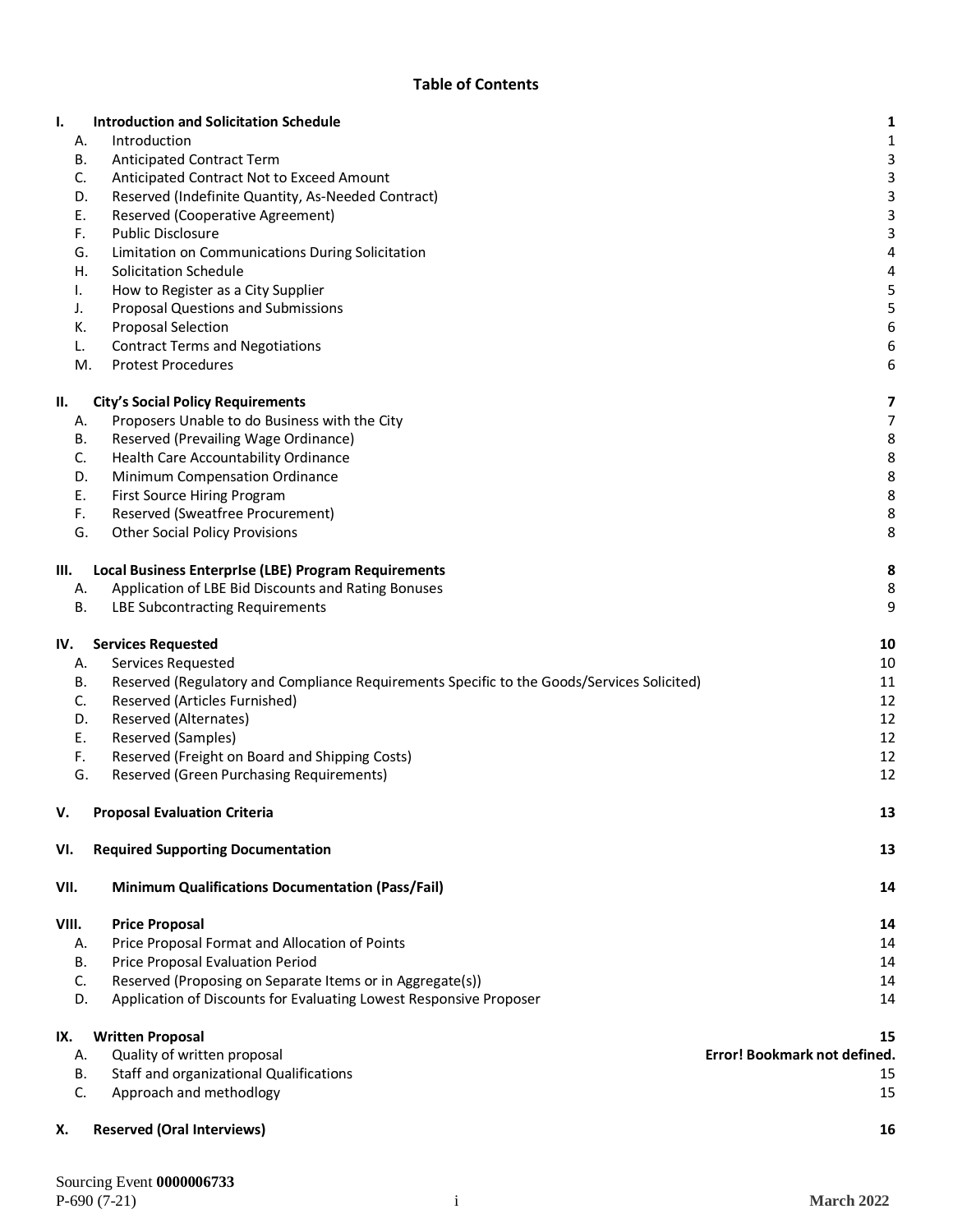| XI.  | <b>Insurance and Bonds</b>                                 | 16 |
|------|------------------------------------------------------------|----|
| А.   | Insurance                                                  | 16 |
| В.   | Reserved (Performance Bond)                                | 16 |
| C.   | Reserved (Fidelity Bond)                                   | 16 |
| D.   | Failure to Provide Insurance and/or Bonds                  | 16 |
| XII. | <b>Terms and Conditions for Receipt of Proposals</b>       | 16 |
| Α.   | Cybersecurity Risk Assessment                              | 16 |
| В.   | <b>Solicitation Errors and Omissions</b>                   | 16 |
| C.   | <b>Objections to Solicitation Terms</b>                    | 17 |
| D.   | Solicitation Addenda                                       | 17 |
| Ε.   | Proposal Term                                              | 17 |
| F.   | Revision to Proposal                                       | 17 |
| G.   | <b>Proposal Errors and Omissions</b>                       | 18 |
| Η.   | <b>Financial Responsibility</b>                            | 18 |
| ι.   | Proposer's Obligations under the Campaign Reform Ordinance | 18 |
| J.   | Reservations of Rights by the City                         | 18 |
| К.   | No Waiver                                                  | 19 |
|      | Other                                                      | 19 |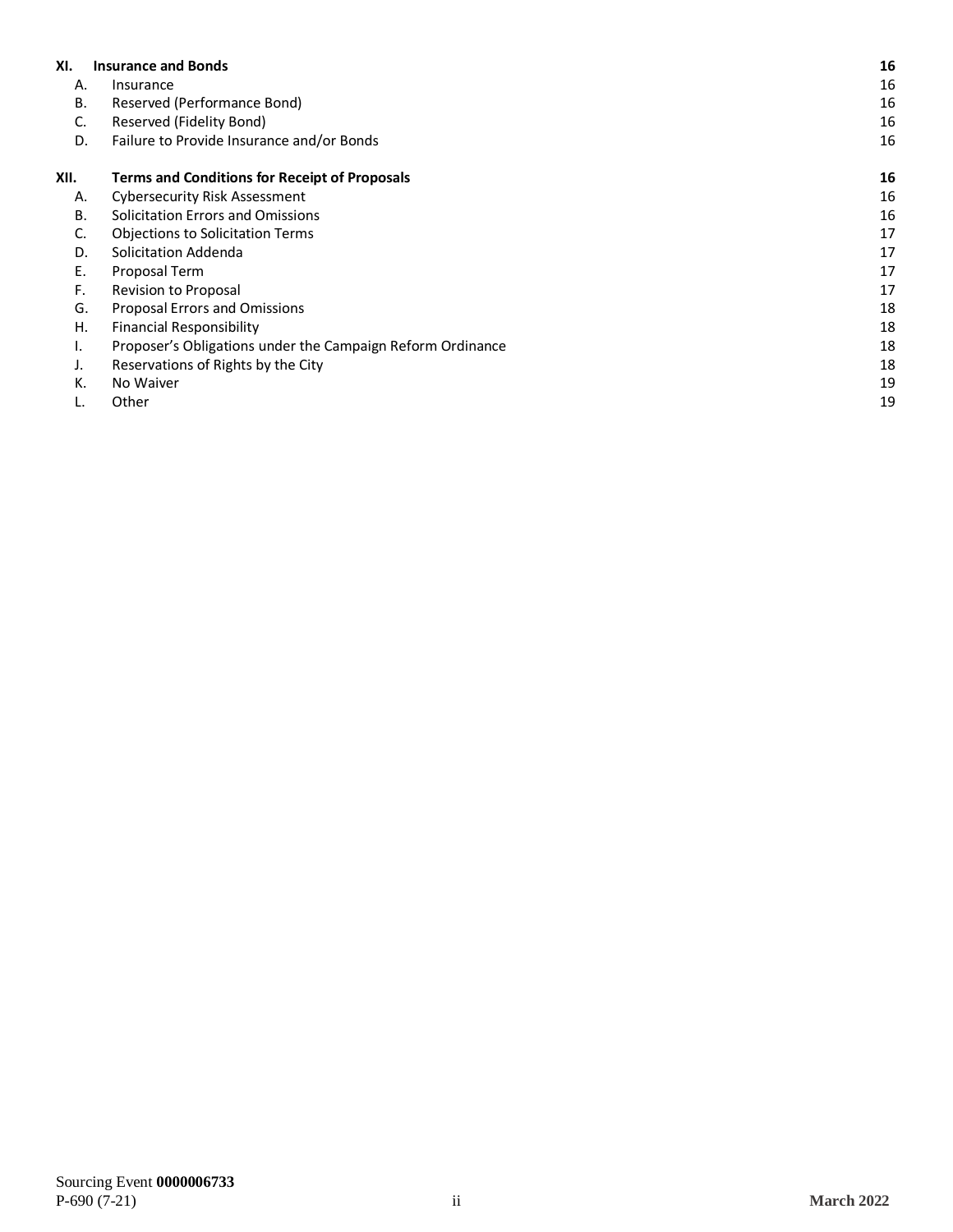### <span id="page-5-1"></span><span id="page-5-0"></span>**I. INTRODUCTION AND SOLICITATION SCHEDULE**

# **A. Introduction**

# 1. **General**

This Request for Proposals (hereinafter "RFP" or "Solicitation") is being issued by The City and County of San Francisco's Office of Labor Standards Enforcement (hereinafter, "OLSE or "City"). OLSE, is seeking qualified suppliers ("Proposers") with demonstrated experience in community-based labor law education & outreach in low-income, immigrant and limited-Englishproficient communities, consultations and referral services, and media outreach. (Proposal).

OLSE shall order goods and/or services covered by the awarded contract(s) through the issuance of individual Purchase Orders and/or Task Orders which shall be released against the awarded contract(s) during the contract term.

### **Purpose of OLSE's Worker Rights Protection and Labor Law Outreach Services**

The City recognizes that informing workers of their rights and encouraging workers to report violations of labor laws is critical to improving employer compliance and making San Francisco's labor laws more effective. To strengthen San Francisco's Minimum Wage Ordinance and to prevent wage theft, the City adopted an amendment to the law in 2006 requiring that the OLSE "establish a community-based outreach program to conduct education and outreach to employees" (see Admin. Code § 12R.25). Every year since that time, the City has allocated funds for community-based outreach to employees and increased funding over time.

The outreach program is supported by research that found workers who are most likely to be victims of wage theft, including low-wage workers, immigrants, limited-English-proficiency workers, and young workers, are less likely to report labor law violations than workers in other groups. When enforcement agencies expect workers to file complaints on their own, in the absence of targeted support or other enforcement strategies, David Weil, former Administrator of the federal Department of Labor's Wage and Hour Division explains, the agencies "[rely] on the voices of workers who feel the most vulnerable, the most exposed, and are the least likely to pick up the phone. These are workers in industries with low union density and high immigrant populations." These workers are often misinformed about labor laws, and even when workers in these groups know their rights, they are unlikely to believe that a government agency can recover wages or benefits due, and they are likely to fear retaliation from their employer. The lack of information and fear lead to underreporting of violations in industries and communities where violations of worker rights are common.

The OLSE's community-based outreach program is designed to address these enforcement challenges by: 1) informing low-wage and immigrant workers about their rights; and 2) creating conditions in which these workers are more likely to report labor law violations. The purpose of the program is to improve understanding of and compliance with all San Francisco labor laws that OLSE enforces, including those listed below.

# **Minimum Wage Ordinance**

Since February 2004, San Francisco employees have been entitled to the San Francisco minimum wage rate. The rate is adjusted each year based on increases in inflation. The current rate is \$16.32 per hour. See Section 12R of the San Francisco Administrative Code

# **San Francisco Paid Sick Leave Ordinance**

Employees who work in San Francisco, including part-time and temporary workers, are entitled to paid time off from work when they are sick or need medical care, or to care for their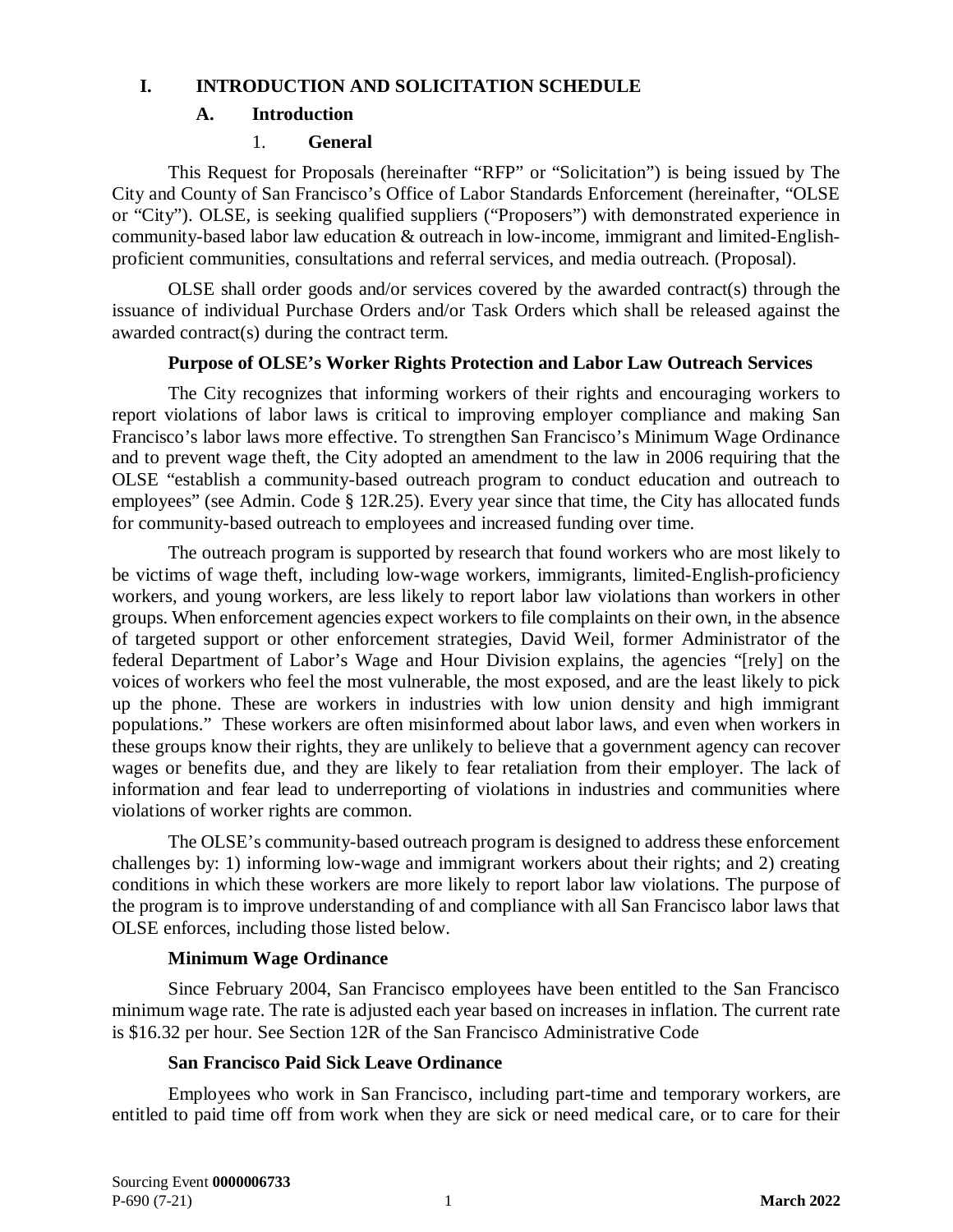family members or designated person when those persons are sick or need medical care. See Chapter 12W of the San Francisco Administrative Code.

#### **Health Care Security Ordinance**

Employers with 20 or more employees are required to make health care expenditures. Employers choose how to spend the required funds as long as they use the funds for health care services (e.g. purchase health insurance, set up health spending accounts, enroll employees in the City's City Option program).

For 2022, covered employers with 20 to 99 employees are required to make health care expenditures of \$2.20 per worker per hour paid on their San Francisco employees' health care, Employers with 100 or more employees are required to make health care expenditures of \$3.30 per hour. See Chapter 14 of the San Francisco Administrative Code.

#### **Family Friendly Workplace Ordinance**

Employers with 20 or more employees are required to consider employees' requests for flexible or predictable work arrangements to assist with caregiving responsibilities. See Chapter 12Z of the San Francisco Administrative Code.

#### **Fair Chance Ordinance**

Employers with 5 or more employees are required to follow rules regarding applicants' and employees' arrest and conviction history and may not inquire about an applicant's history of arrests or convictions until after a live interview. See Article 49 of the San Francisco Police Code.

#### **Formula Retail Employee Rights Ordinances**

Large chain employers must follow regulations regarding retention, and scheduling, and treatment of part-time employees. The laws apply to "Formula Retail Establishments" (or chain stores) with at least 40 formula retail establishments worldwide and 20 or more employees in San Francisco as well as their janitorial and security contractors. See Police Code Articles 33F and 33G.

#### **Paid Parental Leave Ordinance**

Employers with 20 or more employees are required to supplement an employee's California Paid Family Leave benefits for bonding with a new child so that the employee receives 100% of their normal weekly wage for up to eight weeks. See Article 33H of the San Francisco Police Code.

#### **Lactation in the Workplace Ordinance**

Any employers who employs workers in San Francisco must provide employees with lactation breaks and a lactation location, and must have a policy that explains how employees will make a request for lactation accommodation. See Article 33I of the San Francisco Police Code.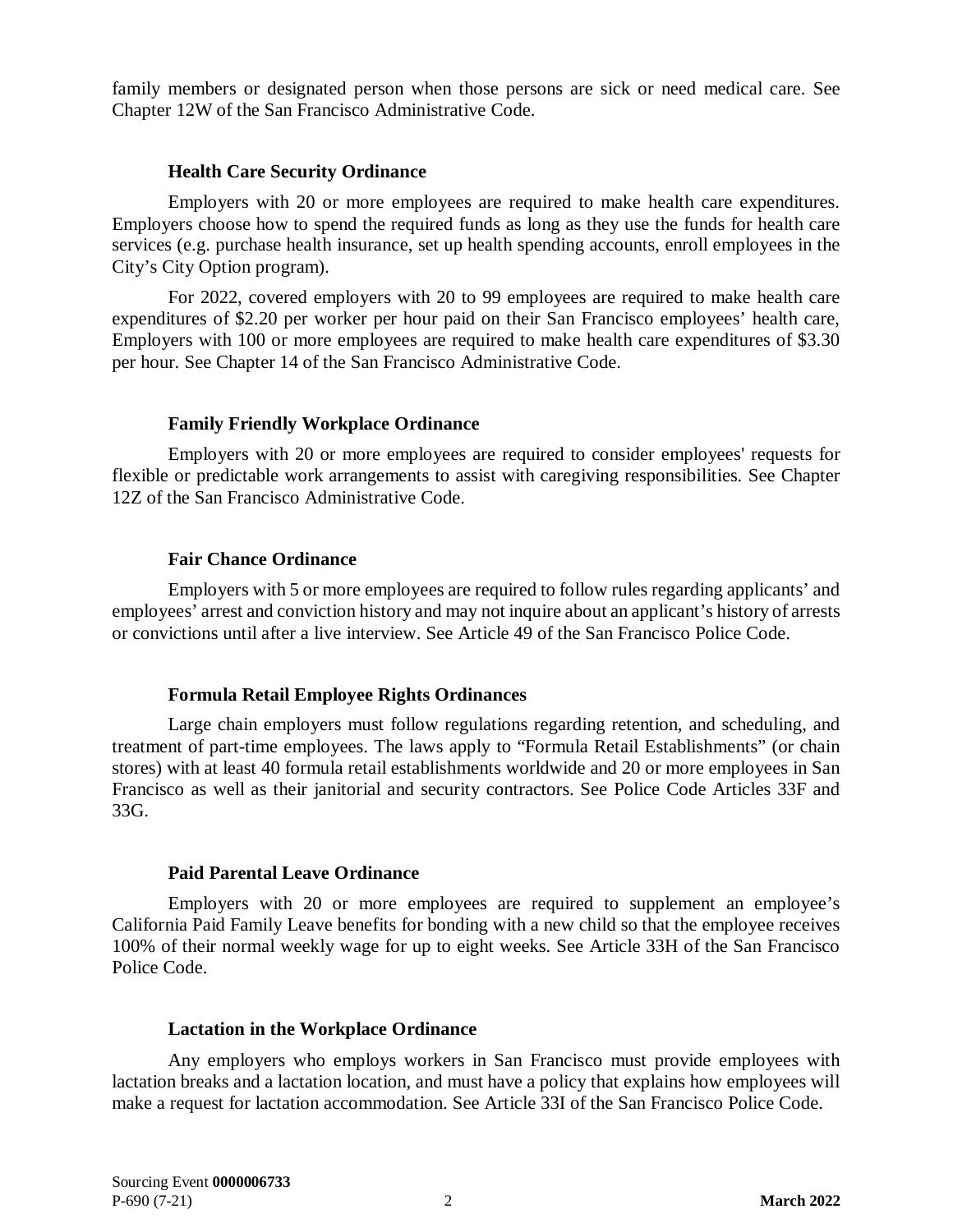#### 2. **Selection Overview**

The City shall award a primary contract to the Proposer that meets the Minimum Qualifications of this Solicitation whose Proposal receives the highest ranking score ("Primary Contractor"). The City shall also award a secondary contract to the Proposer that meets the Minimum Qualifications of this Solicitation whose Proposal receives the second highest ranking score ("Secondary Contractor"). Responsive Proposals will be evaluated by a panel ("Evaluation Panel") consisting of one or more parties with expertise related to goods and/or services being procured through this Solicitation. The Evaluation Panel may include staff from various City departments. Proposals will be evaluated based on the criteria outlined herein. If applicable, a Contract Monitoring Division (CMD) Contract Compliance Officer will assess Proposal compliance with Local Business Enterprise (LBE) requirements and assign a rating bonus to Proposal scores. The CMD-adjusted scores (if applicable) will then be tabulated, and Proposers will be ranked starting with the Proposer receiving the highest score, then continuing with the Proposer receiving the second highest score, and so on. In the event the Primary Contractor fails to provide the awarded goods and/or services in accordance with the contract terms, the Secondary Contractor will be required to provide said goods and/or services until such time the Primary Contractor can demonstrate to the satisfaction of City that it is ready, willing and able to provide said goods and/or service to City. In the event the Secondary Contractor also fails to provide the awarded goods and/or services in accordance with the contract terms, the City reserves the right to request those goods and/or services from any other source.

#### **B. Anticipated Contract Term**

<span id="page-7-0"></span>A contract awarded pursuant to this Solicitation shall be non-exclusive with an original term of 5 years. The City does not have the option to extend the contract beyond 5 years.

#### **C. Anticipated Contract Not to Exceed Amount**

<span id="page-7-2"></span><span id="page-7-1"></span>A contract awarded pursuant to this Solicitation shall have a not to exceed ("NTE") amount of \$3,916,380 for the initial term.

- **D. Reserved (Indefinite Quantity, As-Needed Contract)**
- **E. Reserved (Cooperative Agreement)**

#### **F. Public Disclosure**

<span id="page-7-4"></span><span id="page-7-3"></span>All documents under this solicitation process are subject to public disclosure per the California Public Records Act (California Government Code Section §6250 et. Seq) and the San Francisco Sunshine Ordinance (San Francisco Administrative Code Chapter 67). Contracts, Proposals, responses, and all other records of communications between the City and Proposers shall be open to inspection immediately after a contract has been awarded. Nothing in this Administrative Code provision requires the disclosure of a private person's or organization's net worth or other proprietary financial data submitted for qualification for a contract or other benefit until and unless that person or organization is awarded the contract or benefit.

If the City receives a Public Records Request ("Request") pertaining to this solicitation, City will use its best efforts to notify the affected Proposer(s) of the Request and to provide the Proposer with a description of the material that the City deems responsive and the due date for disclosure ("Response Date"). If the Proposer asserts that some or all of the material requested contains or reveals valuable trade secret or other information belonging to the Proposer that is exempt from disclosure and directs the City in writing to withhold such material from production ("Withholding Directive"), then the City will comply with the Withholding Directive on the condition that the Proposer seeks judicial relief on or before the Response Date. Should Proposer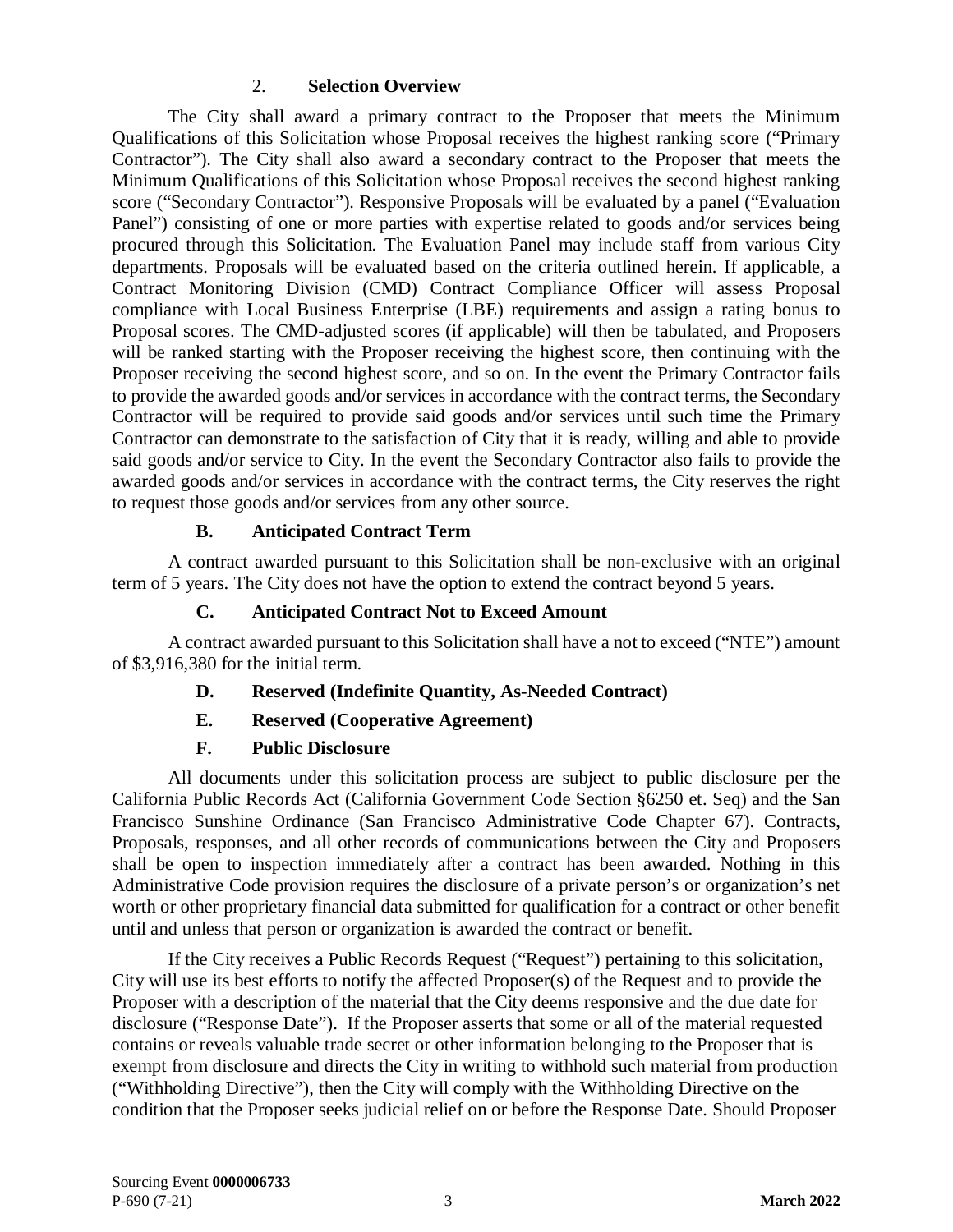fail to seek judicial relief on or before the Response Date, the City shall proceed with the disclosure of responsive documents.

### **G. Limitation on Communications During Solicitation**

<span id="page-8-0"></span>From the date this Solicitation is issued until the date the competitive process of this Solicitation is completed (either by cancelation or final Award), Proposers and their subcontractors, vendors, representatives and/or other parties under Proposer's control, shall communicate solely with the Contract Administrator whose name appears in this Solicitation. Any attempt to communicate with any party other than the Contract Administrator whose name appears in this Solicitation – including any City official, representative or employee – is strictly prohibited. Failure to comply with this communications protocol may, at the sole discretion of City, result in the disqualification of the Proposer or potential Proposer from the competitive process. This protocol does not apply to communications with the City regarding business not related to this Solicitation.

#### **H. Solicitation Schedule**

<span id="page-8-1"></span>The anticipated schedule for this Solicitation is set forth below. These dates are tentative and subject to change. It is the responsibility of the Proposer to check for any Addenda to this Solicitation or other pertinent information posted on the OLSE website at [www.sfgov.org/olse](http://www.sfgov.org/olse) in the "Contracting Opportunities" section.

| <b>Proposal Phase</b>                           | <b>Tentative Date</b>                       |
|-------------------------------------------------|---------------------------------------------|
| <b>Request for Proposals Issued</b>             | March 21, 2022                              |
| Pre-Proposal Conference                         | April 4, 2022, 1:00pm                       |
|                                                 |                                             |
|                                                 | Join on your computer or mobile app:        |
|                                                 | Click here to join the meeting              |
|                                                 | Or call in (audio only):                    |
|                                                 | $+1$ 415-906-4659                           |
|                                                 | Phone Conference ID: 537 698 113#           |
| Deadline for Written Questions                  | April 13, 2022, 5:00pm                      |
| Deadline to Submit Proposals                    | April 20, 2022, 5:00pm                      |
| Notice of Intent to Award                       | May 13, 2022, 5:00pm                        |
| Period for Protesting Notice of Intent to Award | Within five (5) business days of the City's |
|                                                 | issuance of a Notice of Intent to Award.    |
| Final Award                                     | May 24, 2022                                |

**The Pre-Proposal Conference Details:** The Pre-Proposal Conference shall be held virtually on Monday, **April 4, 2022, 1:00 p.m.**

**Join on your computer or mobile app**: **[Click here to join the meeting](https://teams.microsoft.com/l/meetup-join/19%3ameeting_N2VmMDgwNzctMjRkMi00ODAzLWJjMjUtY2I2YzYxNDljNGNm%40thread.v2/0?context=%7b%22Tid%22%3a%2222d5c2cf-ce3e-443d-9a7f-dfcc0231f73f%22%2c%22Oid%22%3a%22f70eca5c-8e8f-4450-b2bd-686b338df3c1%22%7d)**. **Or call in (audio only):** 415-906-4659; **Conference ID**: 537 698 113#

**The pre-proposal conference attendance is mandatory for firms interested in proposing as prime contractors to this RFP**. The City will provide an overview of submission requirements and answer advance questions received about the RFP. The Pre-Proposal Conference will begin at the time specified. Proposers' representatives are urged to arrive on time. Topics already covered will not be repeated for the benefit of late arrivals. Failure to attend the Pre-Proposal Conference shall not excuse the awarded Proposer from any obligations of a contract awarded pursuant to this Solicitation. Any change or addition to the requirements contained in this Solicitation as a result of the Pre-Proposal Conference will be executed by a written Addendum to this Solicitation. It is the responsibility of the Proposer to check for any Addendum to this Solicitation or other pertinent information posted on the OLSE website at [www.sfgov.org/olse](http://www.sfgov.org/olse) in the "Contracting Opportunities" section.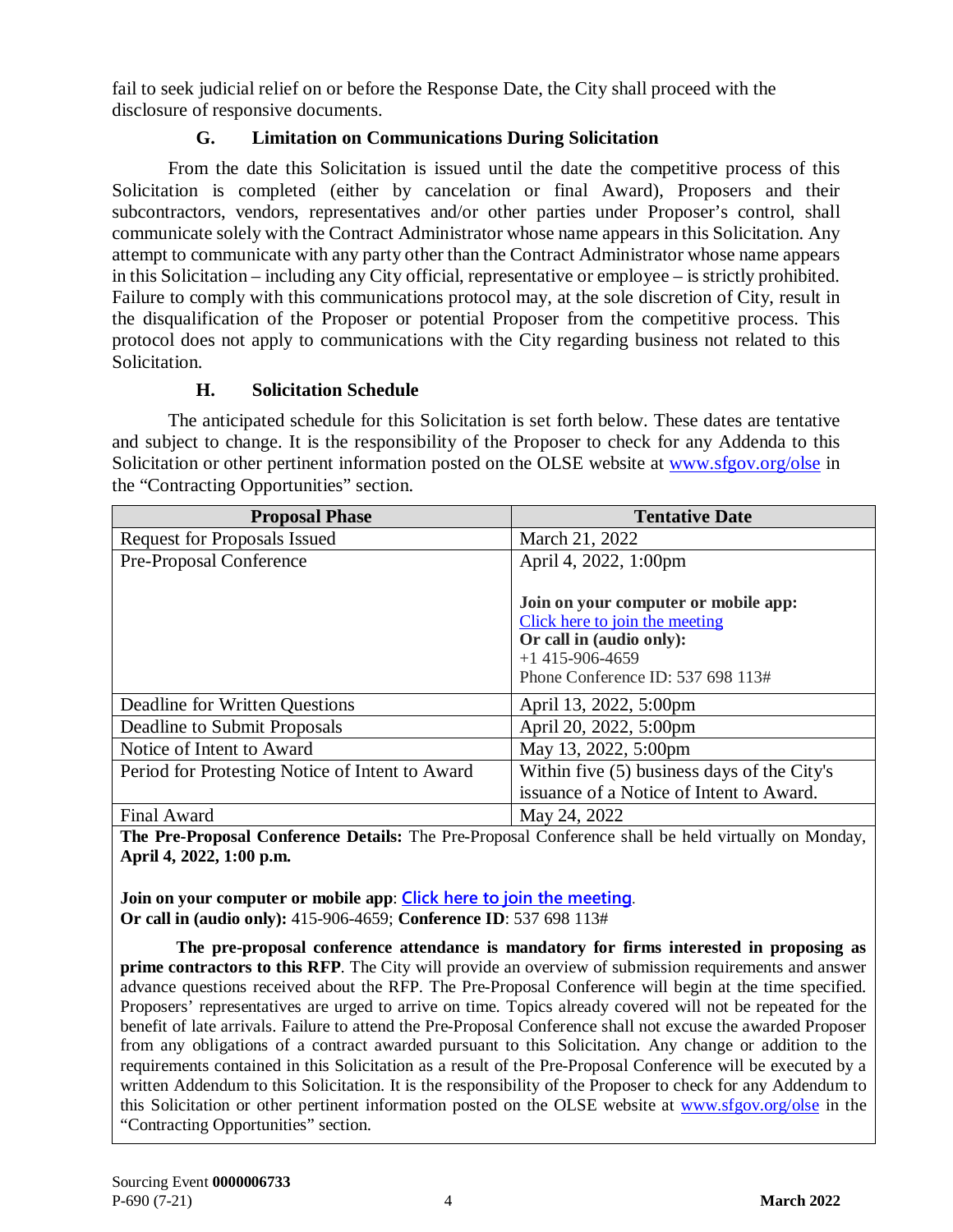# **I. How to Register as a City Supplier**

<span id="page-9-0"></span>The following requirements pertain only to Proposers not currently registered with the City as a Supplier.

**Step 1:** Register as a BIDDER at City's Supplier Portal:

<https://sfcitypartner.sfgov.org/pages/index.aspx>

**Step 2:** Follow instructions for converting your BIDDER ID to a SUPPLIER ID. This will require you to register with the City Tax Collector's Office and submit Chapter 12B and 12C forms through the Supplier portal. Once these forms have been completed, submitted, and processed, you will be notified via email with your organization's new Supplier ID. That email will also provide instructions for completing your Supplier registration.

- **City Business Tax Registration Inquiries:** For questions regarding business tax registration procedures and requirements, contact the Tax Collector's Office at (415) 554-4400 or, if calling from within the City and County of San Francisco, 311.
- **Chapter 12(B) and 12(C) Inquiries:** For questions concerning the City's Chapter 12(B) and 12(C) Equal Benefits and Non-Discrimination in Contracting requirements, go to: [www.sfgov.org/cmd.](http://www.sfgov.org/cmd)

# **J. Proposal Questions and Submissions**

# 1. **Proposer Questions and Requests for Clarification**

<span id="page-9-1"></span>Proposers shall address any questions regarding this Solicitation to the Contract Administrator whose name and contact information appears on the cover page of this Solicitation. Proposers who fail to submit questions concerning this Solicitation and its requirements will waive all further rights to protest based on the specifications and conditions herein. **Questions must be submitted by email to the Contract Administrator whose name and contact information appears on the cover page of this Solicitation no later than the deadline for submission of written questions or requests for clarification.** A written Addendum will be executed addressing each question and answer and posted publicly. It is the responsibility of the Proposer to check for any Addenda and other updates that will be posted on the OLSE website at [www.sfgov.org/olse](http://www.sfgov.org/olse) in the "Contracting Opportunities" section.

# 2. **Proposal Format**

Proposals must be created using a word processing software (e.g. Microsoft Word or Excel) and typed in a serif font (e.g.-Times New Roman). The document must have page margins of at least .5" on all sides. Information must be provided at a level of detail that enables effective evaluation and comparison between Proposals. Failure to follow formatting, submission, or content requirements, as well as page limit restrictions (if any), may negatively impact the evaluation of your Proposal.

# 3. **Time and Place for Submission of Proposals**

# **Electronic Proposal Package:**

Proposers must email electronic proposal package to the Contract Administrator whose name and contact information appears on the cover page of this Solicitation, yordanos.dejen@sfgov.org, and the subject line for the email should be **RFP #0000006733 Worker Rights Protection and Labor Law Outreach Services.** Electronic proposals and all related materials must be received by 5:00 pm on April 20, 2022 and Prospers must request confirmation of receipt. Partial or complete omission of any required content may disqualify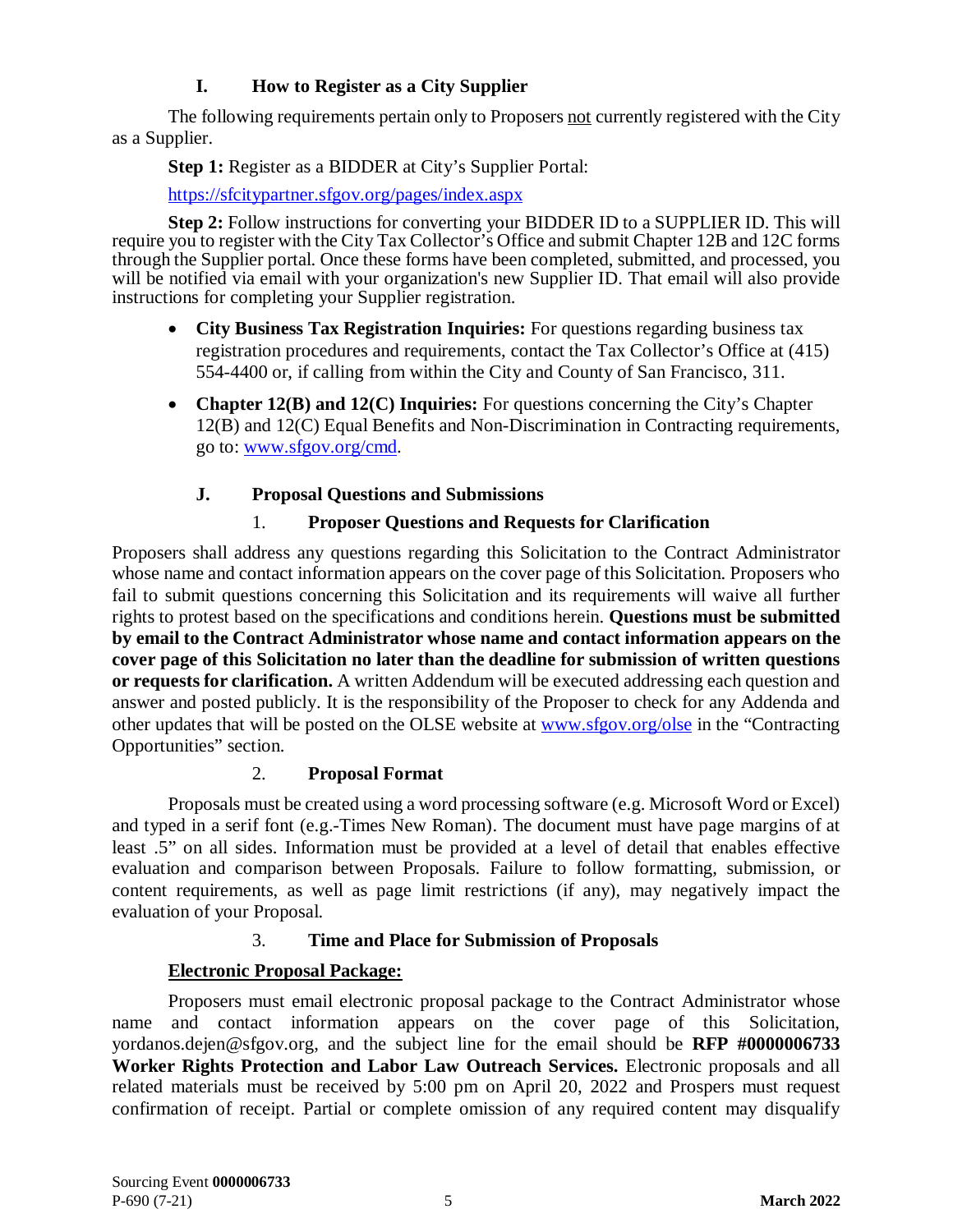Proposals from further consideration. Late Proposal submissions will not be considered and failure to adhere to the above requirements may result in the complete rejection of your Proposal.

### **K. Proposal Selection**

<span id="page-10-0"></span>The acceptance and/or selection of any Proposal(s) shall not imply acceptance by the City of all terms of the Proposal(s), which may be subject to further approvals before the City may be legally bound thereby.

### **L. Contract Terms and Negotiations**

<span id="page-10-1"></span>The successful Proposer will be required to enter into an Agreement substantially in the form of the Agreement attached hereto as Attachment 1, City's Proposed Agreement Terms.

If a satisfactory contract(s) cannot be negotiated in a reasonable time, the City, in its sole discretion, may terminate negotiations. Upon termination of negotiations, City may begin negotiation with the Proposer that meets the Minimum Qualifications of this Solicitation whose Proposal receives the next highest ranking score.

#### **M. Protest Procedures**

#### 1. **Protest of Non-Responsiveness Determination**

<span id="page-10-2"></span>Within five (5) business days of the City's issuance of a Notice of Non-Responsiveness, a Proposer may submit a written Notice of Protest of Non-Responsiveness. The Notice of Protest must include a written statement specifying in detail each and every one of the grounds asserted for the protest. The Notice of Protest must be signed by an individual authorized to represent the Proposer, and must cite the law, rule, local ordinance, procedure or Solicitation provision on which the protest is based. In addition, the Notice of Protest must specify facts and evidence sufficient for the City to determine the validity of the protest.

#### 2. **Protest of Non-Responsible Determination**

Within five (5) business days of the City's issuance of a Notice of Non-Responsibility, a Proposer may submit a written Notice of Protest of Non-Responsibility. The Notice of Protest must include a written statement specifying in detail each and every one of the grounds asserted for the protest. The Notice of Protest must be signed by an individual authorized to represent the Proposer, and must cite the law, rule, local ordinance, procedure or Solicitation provision on which the protest is based. In addition, the Notice of Protest must specify facts and evidence sufficient for the City to determine the validity of the protest.

#### 3. **Protest of Contract Award**

Within five (5) business days of the City's issuance of a Notice of Intent to Award, a Proposer may submit a written Notice of Protest of Contract Award. The Notice of Protest must include a written statement specifying in detail each and every one of the grounds asserted for the protest. The Notice of Protest must be signed by an individual authorized to represent the Proposer, and must cite the law, rule, local ordinance, procedure or Solicitation provision on which the protest is based. In addition, the Notice of Protest must specify facts and evidence sufficient for the City to determine the validity of the protest.

#### 4. **Delivery of Protests**

A Notice of Protest must be written. Protests made orally (e.g., by telephone) will not be considered. A Notice of Protest must be delivered by email to the Contract Administrator whose name and contact information appears on the cover page to this Solicitation and received by the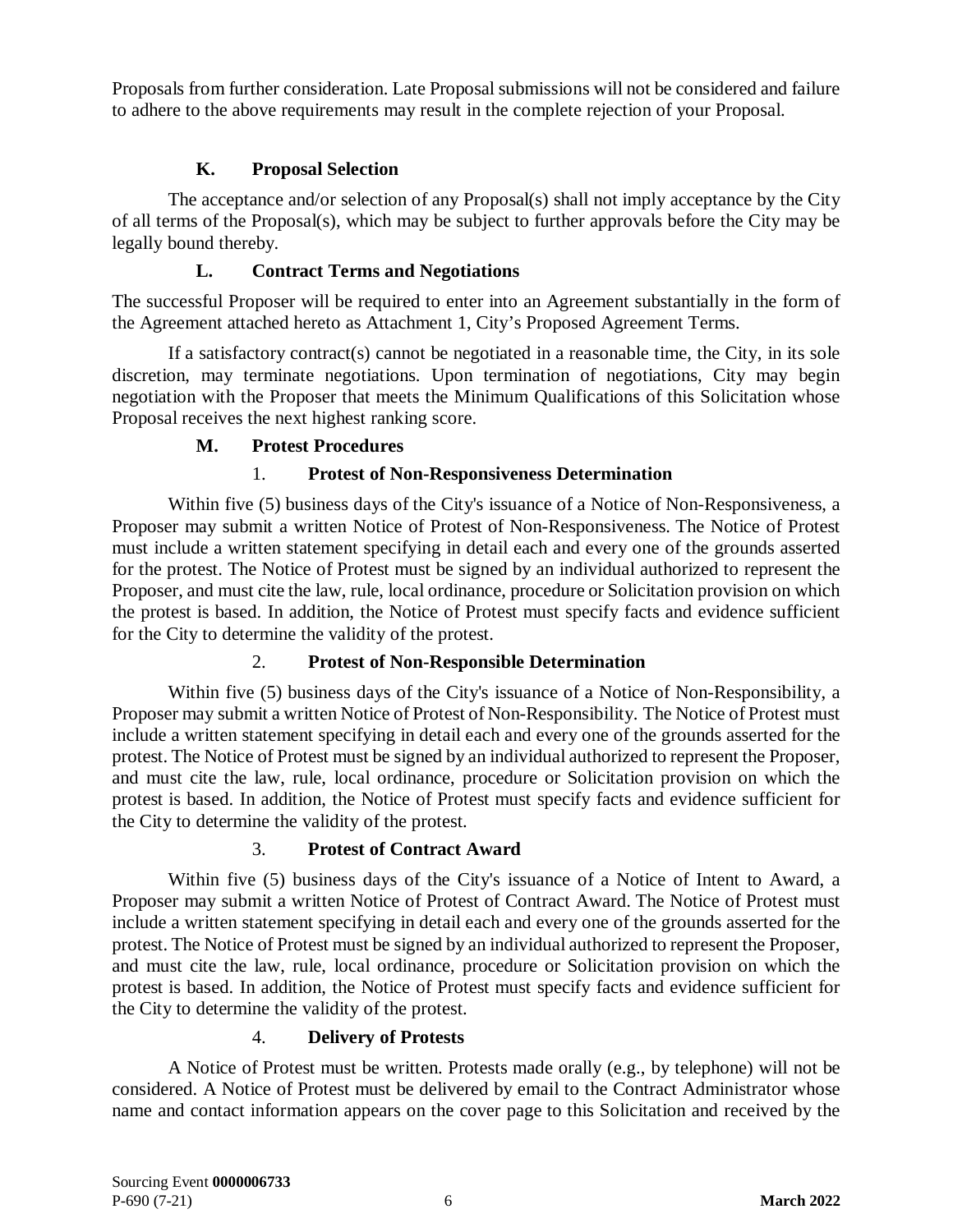due dates stated above. A Notice of Protest shall be transmitted by a means that will objectively establish the date the City received the Notice of Protest.

### **II. CITY'S SOCIAL POLICY REQUIREMENTS**

<span id="page-11-0"></span>The San Francisco Municipal Code establishes a number of requirements for people seeking to do business with the City ("Social Policy Requirements"). These Social Policy Requirements can be found in Attachment 1, City's Proposed Agreement Terms. The Social Policy Requirements set forth below are NOT intended to be a complete list of all Social Policy Requirements applicable to this Solicitation and any contracts awarded from it. Proposers are encouraged to carefully review the Social Policy Requirements applicable to this Solicitation contained in Attachment 1, City's Proposed Agreement Terms.

### **A. Proposers Unable to do Business with the City**

### 1. **Generally**

<span id="page-11-1"></span>Proposers that do not comply with laws set forth in San Francisco's Municipal Codes may be unable to enter into a contract with the City. Laws applicable to this Solicitation are set forth below and in Attachment 1, City's Proposed Agreement Terms.

### 2. **Administrative Code Chapter 12X**

Subject to certain exceptions, Proposers are advised that this Solicitation is subject to the requirements of Administrative Code Chapter 12X, which prohibits the City from entering into a contract with a Proposer that (a) has its headquarters in a state that has enacted a law that perpetuates discrimination against LGBT people and/or has enacted a law that prohibits abortion prior to the viability of the fetus, or (b) will perform any or all of the work on the contract in such a state. Chapter 12X requires the City Administrator to maintain a list of such states, defined as "Covered States" under Administrative Code Sections 12X.2 and 12X.12. The list of Covered States is available on the website of the City Administrator *[\(https://sfgsa.org/chapter-12x-state](https://sfgsa.org/chapter-12x-state-ban-list)ban-list*). Proposers will be required to certify compliance with Chapter 12X as part of their Proposal, unless the City determines that a statutory exception applies. *Refer to Attachment 1, City's Proposed Agreement Terms for additional details related to the application of this Ordinance to a contract awarded pursuant to this Solicitation.*

#### 3. **Administrative Code Chapter 12B**

A Proposer selected pursuant to this Solicitation may not, during the term of the Agreement, in any of its operations in San Francisco, on real property owned by San Francisco, or where work is being performed for the City elsewhere in the United States, discriminate in the provision of bereavement leave, family medical leave, health benefits, membership or membership discounts, moving expenses, pension and retirement benefits or travel benefits, as well as any benefits other than the benefits specified above, between employees with domestic partners and employees with spouses, and/or between the domestic partners and spouses of such employees, where the domestic partnership has been registered with a governmental entity pursuant to state or local law authorizing such registration, subject to the conditions set forth in §12B.2(b) of the San Francisco Administrative Code. *Refer to Attachment 1, City's Proposed Agreement Terms for additional details related to the application of this Ordinance to a contract awarded pursuant to this Solicitation.*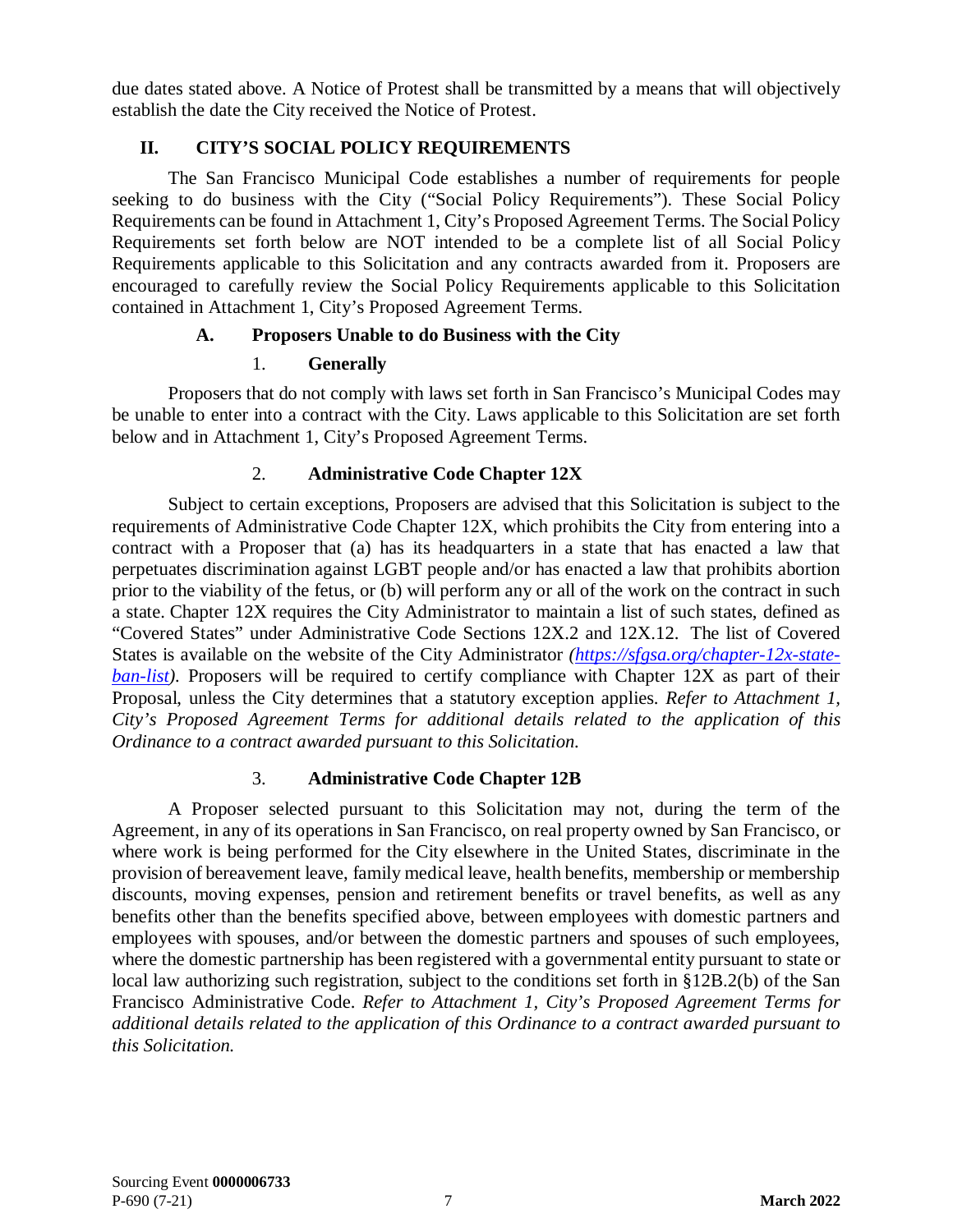# **B. Reserved (Payment of Prevailing Wages)**

# **C. Health Care Accountability Ordinance**

<span id="page-12-0"></span>A Proposer selected pursuant to this Solicitation shall comply with the requirements of Chapter 12Q. For each Covered Employee, an awarded Proposer shall provide the appropriate health benefit set forth in Section 12Q.3 of the Health Care Accountability Ordinance (HCAO). If a Proposer selected pursuant to this Solicitation chooses to offer the health plan option, such health plan shall meet the minimum standards set forth by the San Francisco Health Commission. Information about and the text of the Chapter 12Q and the Health Commission's minimum standards are available at [http://sfgov.org/olse/hcao.](http://sfgov.org/olse/hcao) Any Subcontract entered into by Proposer shall also be required to comply with the requirements of the HCAO and shall contain contractual obligations substantially the same as those set forth in this section. *Refer to Attachment 1, City's Proposed Agreement Terms for additional details related to the application of this Ordinance to a contract awarded pursuant to this Solicitation.*

# **D. Minimum Compensation Ordinance**

<span id="page-12-1"></span>A Proposer selected pursuant to this Solicitation shall comply with Administrative Code Chapter 12P. A Proposer selected pursuant to this Solicitation shall pay covered employees no less than the minimum compensation required by San Francisco Administrative Code Chapter 12P, including a minimum hourly gross compensation, compensated time off, and uncompensated time off. A Proposer selected pursuant to this Solicitation is subject to the enforcement and penalty provisions in Chapter 12P. Information about and the text of the Chapter 12P is available on the web at [http://sfgov.org/olse/mco.](http://sfgov.org/olse/mco) *Refer to Attachment 1, City's Proposed Agreement Terms for additional details related to the application of this Ordinance to a contract awarded pursuant to this Solicitation.*

# **E. First Source Hiring Program**

<span id="page-12-2"></span>A Proposer selected pursuant to this Solicitation shall comply with all of the provisions of the First Source Hiring Program, Chapter 83 of the San Francisco Administrative Code that apply to this Agreement and an awarded Proposer is subject to the enforcement and penalty provisions in Chapter 83. *Refer to Attachment 1, City's Proposed Agreement Terms for additional details related to the application of this Ordinance to a contract awarded pursuant to this Solicitation.*

# **F. Reserved (Sweatfree Procurement)**

# **G. Other Social Policy Provisions**

<span id="page-12-4"></span><span id="page-12-3"></span>Attachment 1, City's Proposed Agreement Terms, identifies they City's applicable social policy provisions related to a contract awarded pursuant to this Solicitation. Proposers are encouraged to carefully review these terms and ensure they are able to comply with them.

# <span id="page-12-5"></span>**III. LOCAL BUSINESS ENTERPRISE (LBE) PROGRAM REQUIREMENTS**

# **A. Application of LBE Bid Discounts and Rating Bonuses**

<span id="page-12-6"></span>LBE Bid Discounts/Rating Bonuses shall be applicable to at each phase of the Solicitation evaluation and selection process, in accordance with the values shown below.

| <b>Estimated Contract Value</b>                                        | <b>Small/Micro</b><br><b>Rating Bonus</b> | <b>LBEs</b>   <b>SBA LBEs Rating Bonus</b> |
|------------------------------------------------------------------------|-------------------------------------------|--------------------------------------------|
| Greater than \$10,000 but less than<br>$\sigma$ or equal to \$400,000. | 10%                                       | 0%                                         |

# 1. **General and Professional Services**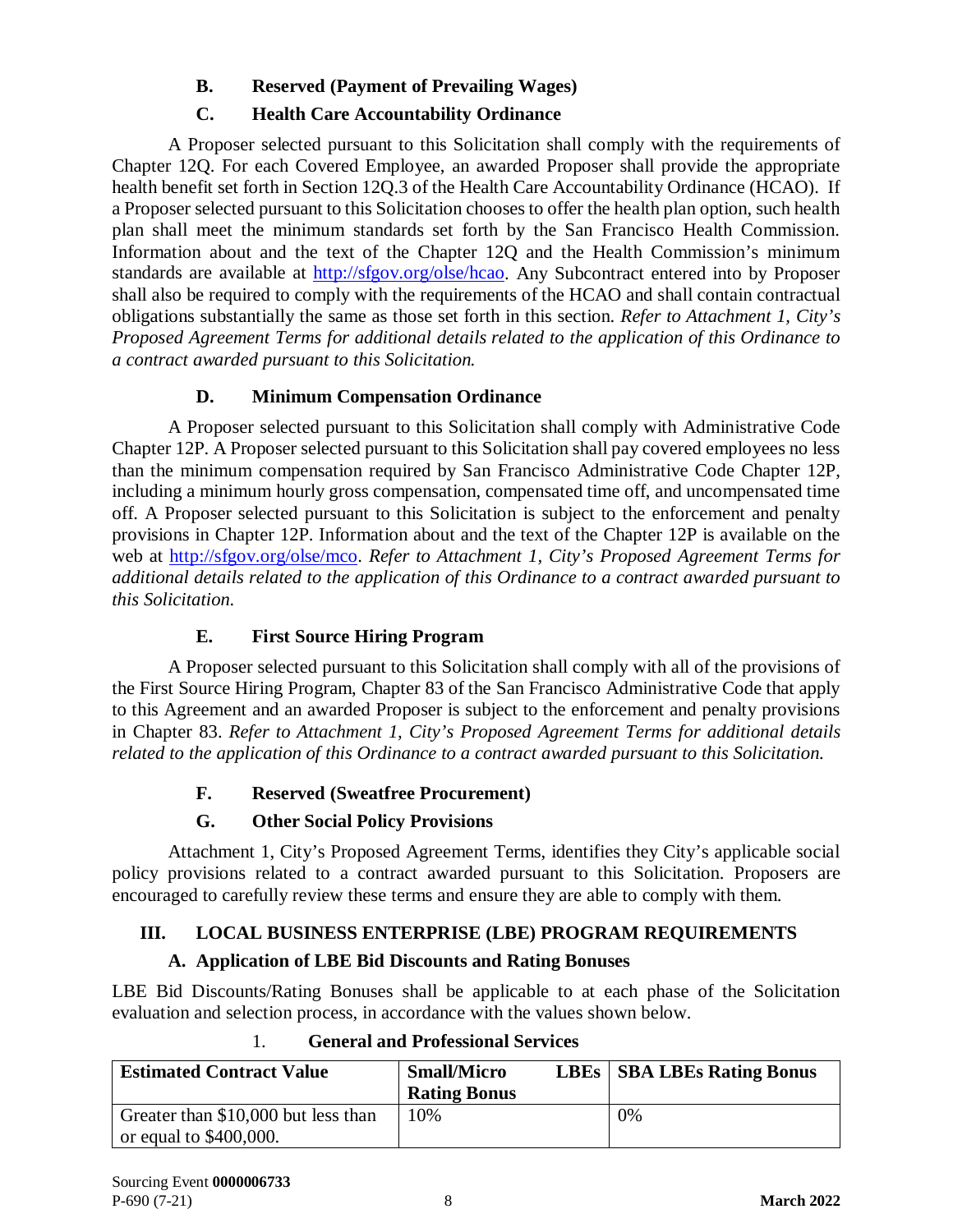| Greater than \$400,000 but less than<br>or equal to \$10,000,000.      | 10% | 5%<br>So long as it does not<br>adversely affect a Small or<br>Micro-LBE Proposer or a<br>JV with LBE<br>Subcontracting. |
|------------------------------------------------------------------------|-----|--------------------------------------------------------------------------------------------------------------------------|
| Greater than \$10,000,000 but less<br>than or equal to $$20,000,000$ . | 2%  | 2%                                                                                                                       |

#### 2. **General and Professional Services by Joint Ventures**

| <b>Estimated Contract Value</b>                                      | <b>Small/Micro</b>              | <b>LBE</b>   Rating Bonus |
|----------------------------------------------------------------------|---------------------------------|---------------------------|
|                                                                      | <b>Subcontracting Level</b>     |                           |
| Greater than \$10,000 but less than or   Equals or exceeds 35%,   5% |                                 |                           |
| equal to \$10,000,000.                                               | but less than 40%               |                           |
|                                                                      | Equals or exceeds $40\%$ , 7.5% |                           |
|                                                                      | but less than 100%              |                           |
|                                                                      | 100%                            | 10%                       |

If applying for an LBE rating discount as a Joint Venture (JV), the Micro and /or Small-LBE must be an active partner in the JV and perform work, manage the job and take financial risks in proportion to the required level of participation stated in the Proposal, and must be responsible for a clearly defined portion of the work to be performed and share in the ownership, control, management responsibilities, risks, and profits of the JV. The portion of the Micro and/or Small-LBE JV's work shall be set forth in detail separately from the work to be performed by the non-LBE JV. The Micro and/or Small-LBE JV's portion of the contract must be assigned a commercially useful function.

# <span id="page-13-0"></span>**B. LBE Subcontracting Requirements**

# 1. **LBE Subcontracting Participation Requirements**

The LBE Subcontracting Requirement for any Contract awarded pursuant to this Solicitation shall be 10%. Subcontracting Participation Requirements can only be met with CMD-certified Small or Micro-LBEs located in San Francisco, a list of which can be found here: [http://mission.sfgov.org/hrc\\_certification/](http://mission.sfgov.org/hrc_certification/)

# 2. **LBE Subcontracting and Good Faith Outreach Forms**

All response packages submitted must include the following CMD Forms contained in the CMD Attachment 2 for Architecture, Engineering & Professional Services Contracts at <https://sfgov.org/cmd/file/371> (Attachment 4 of this Solicitation):

- (a) **CMD Form 2A:** CMD Contract Participation Form
- (b) **CMD Form 2B:** Good Faith Outreach Form. Proposer must obtain at least 80 points in order to achieve adequate good faith outreach. If a contractor's proposed LBE subcontracting participation exceeds the LBE Subcontracting Participation Requirement for a Resulting Contract by at least 35%, the contractor is excused from conducting or documenting its good faith efforts.
- (c) **CMD Form 3:** CMD Compliance Affidavit
- (d) **CMD Form 4**: Joint Venture Form (if applicable)
- (e) **CMD Form 5**: Employment Form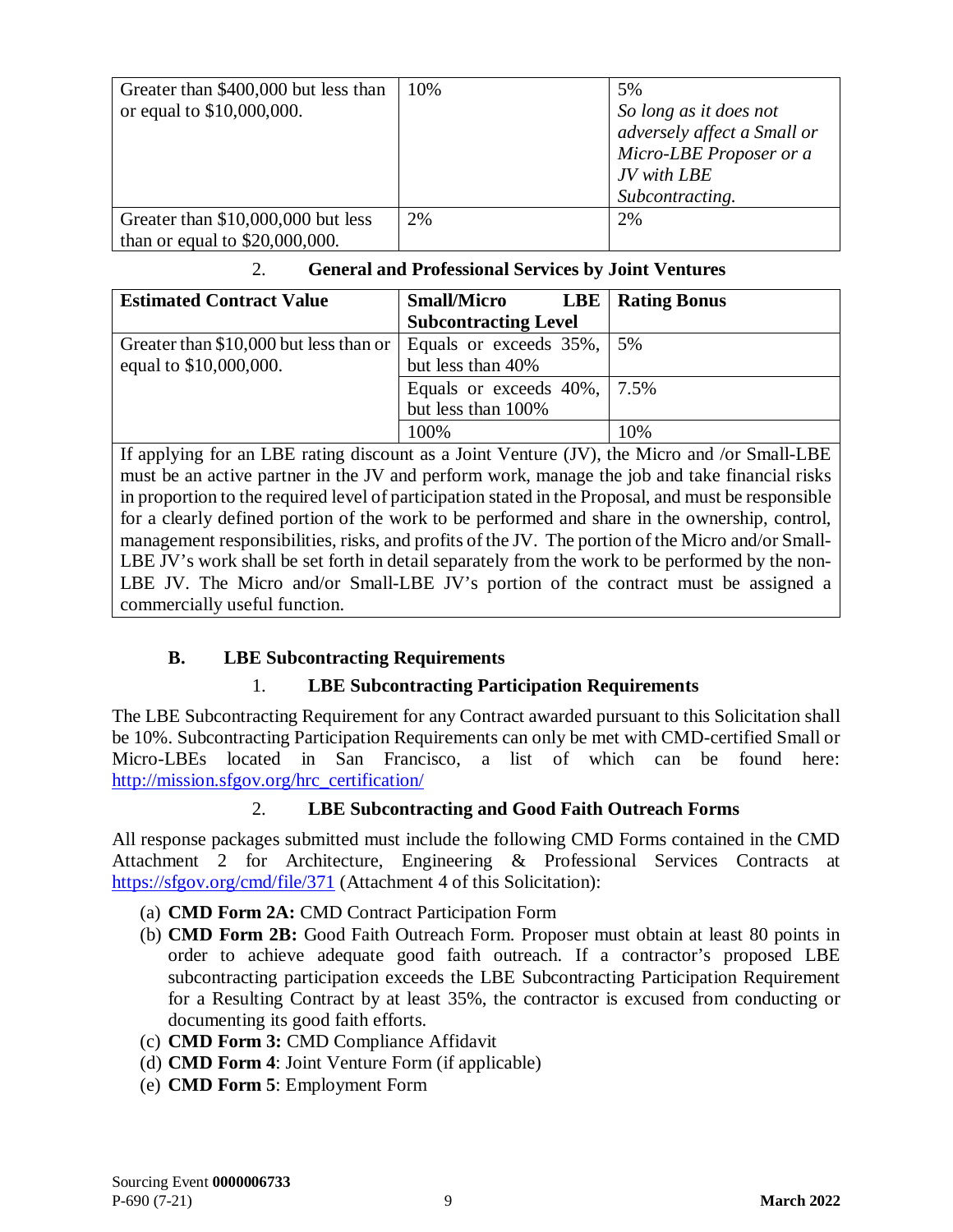Failure to complete, sign and submit each of the required LBE Subcontracting Requirements and Good Faith Outreach Forms with Proposers' Proposals may result in the response package being deemed non-responsive and rejected.

### 3. **CMD Compliance Officer**

The CMD Compliance Officer (CCO) for this Solicitation and any Contract awarded pursuant to this Solicitation is:

> Regina Chan Contract Monitoring Division City and County of San Francisco Tel: 415.581.2324 Email: regina.chan@sfgov.org Website: [www.sfgov.org/cmd](http://www.sfgov.org/cmd)*.*

# 4. **LBE Payment and Utilization Tracking**

If LBE Subcontracting Participation Requirements apply to a Contract awarded pursuant to this Solicitation, the Awarded Contractor shall agree to:

(a) Within three (3) business days of City's payment of any invoice to Contractor, pay LBE subcontractors as provided under Chapter 14B.7(H)(9); and

(b) Within ten (10) business days of City's payment of any invoice to Contractor, confirm its payment to subcontractors using the City's Supplier Portal Payment Module, unless instructed otherwise by CMD.

Failure to submit all required payment information to the City's Supplier Portal Payment Module with each payment request may result in the withholding of 20% of subsequent payments due. Self-Service Training is located at this link: [https://sfcitypartnersfgov.org/pages/training.aspx.](https://sfcitypartnersfgov.org/pages/training.aspx)

# <span id="page-14-0"></span>**IV. SERVICES REQUESTED**

# **A. Services Requested**

<span id="page-14-1"></span>This scope of work is a general guide to the work the City expects the contractor to perform, and is not a complete listing of all services that the City may require. The OLSE's intent through this project is to further San Francisco workers' understanding of applicable labor laws. The contractor will provide access to culturally competent, community-based support encouraging workers to bring labor law complaints to the City or the State. A proactive, targeted program of worker education and outreach will prevent wage theft and enforce workers' rights by addressing workers' lack of knowledge and fears of retaliation.

<span id="page-14-2"></span>The City is committed to providing education and outreach to low-income and immigrant workers, including those with limited English proficiency, with a focus on Latino, Chinese, and Filipino communities. Outreach capacity in Spanish, Cantonese, and Filipino are required (as specified in the San Francisco Language Access Ordinance, which is codified at Chapter 91 of the Administrative Code). The successful proposer will incorporate education and outreach in as many communities of low-income employees in San Francisco as possible. The City welcomes submissions that include education and outreach to other disadvantaged communities that would benefit from targeted community-based assistance, such as African American workers, workers who speak Vietnamese or Mayan languages, students or young workers, and others.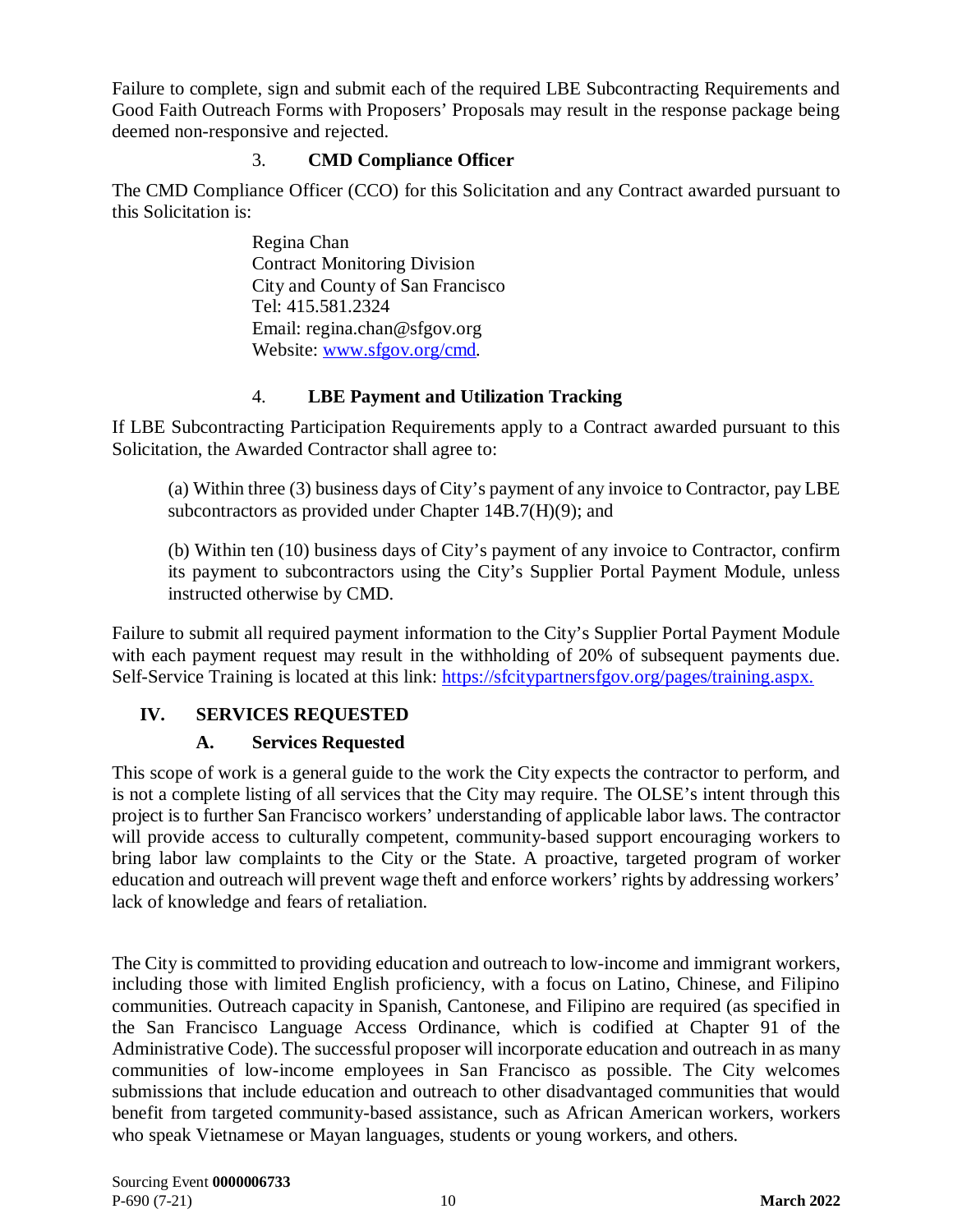The City also welcomes submissions that incorporate innovative strategies for reaching workers in specific low-wage industries where wage theft may be underreported, such as domestic work, food manufacturing or food service, retail, construction, hospitality, salons (especially nail salons), delivery services, massage parlors, or others.

Required Contractor Activities:

- 1. Community Outreach: The contractor will conduct community outreach activities to inform San Francisco's low-wage and immigrant workers about relevant labor laws and protections. This outreach may include activities such as community events, street fairs, and neighborhood or community group meetings, or virtual events. While the outreach program may focus upon specific target communities, it should be citywide in scope, such that historically underserved neighborhoods in San Francisco are provided services.
- 2. Consultation and Referral Services: The contractor will provide regular one-on-one consultations with workers regarding San Francisco and state labor laws, and assist workers in filing claims of labor violations. The contractor will include information about the referrals made in the required reporting, denoting which organization the worker consulted with, the law(s) potentially violated, and where the employee was referred to file the claim.
- 3. Publicity: The contractor will conduct press outreach that increases the visibility of workers who successfully recovered back wages or other benefits after reporting wage theft and who have affirmatively consented in writing to tell their story publicly. By showcasing the courage of workers who came forward to report violations, the media campaign will encourage other workers to report stolen wages while also reminding San Francisco employers of the consequences of non-compliance, and encouraging them to follow the law. The contractor will notify OLSE prior to the publication of any reporting that references OLSE or work performed pursuant to the contact.
- 4. Capacity Building: Under the direction of OLSE, Contractor will provide training and development for community partners, direct service providers, and/or employees on specific labor laws. Examples may include education for the staff of job-placement agencies on the Fair Chance Ordinance or trainings for a group of retail employees about the Formula Retail Employee Rights Ordinances.
- 5. Settlement assistance: Under the direction of the OLSE, provide assistance with carrying out the terms of a case settlement, including, but not limited to, communication with affected employees.
- 6. Outreach Materials: Under the supervision of OLSE, the contractor will assist the City in updating and distributing multi-lingual and culturally competent educational outreach materials, such as brochures, flyers, posters, work calendars, and digital media.
- 7. Program Monitoring and Evaluation: The contractor will provide monthly and quarterly reports to the OLSE, pursuant to the OLSE's direction, summarizing progress towards the contract's deliverables and participate in quarterly meetings and monthly check-in calls with OLSE staff to review the contractor's activities and plans.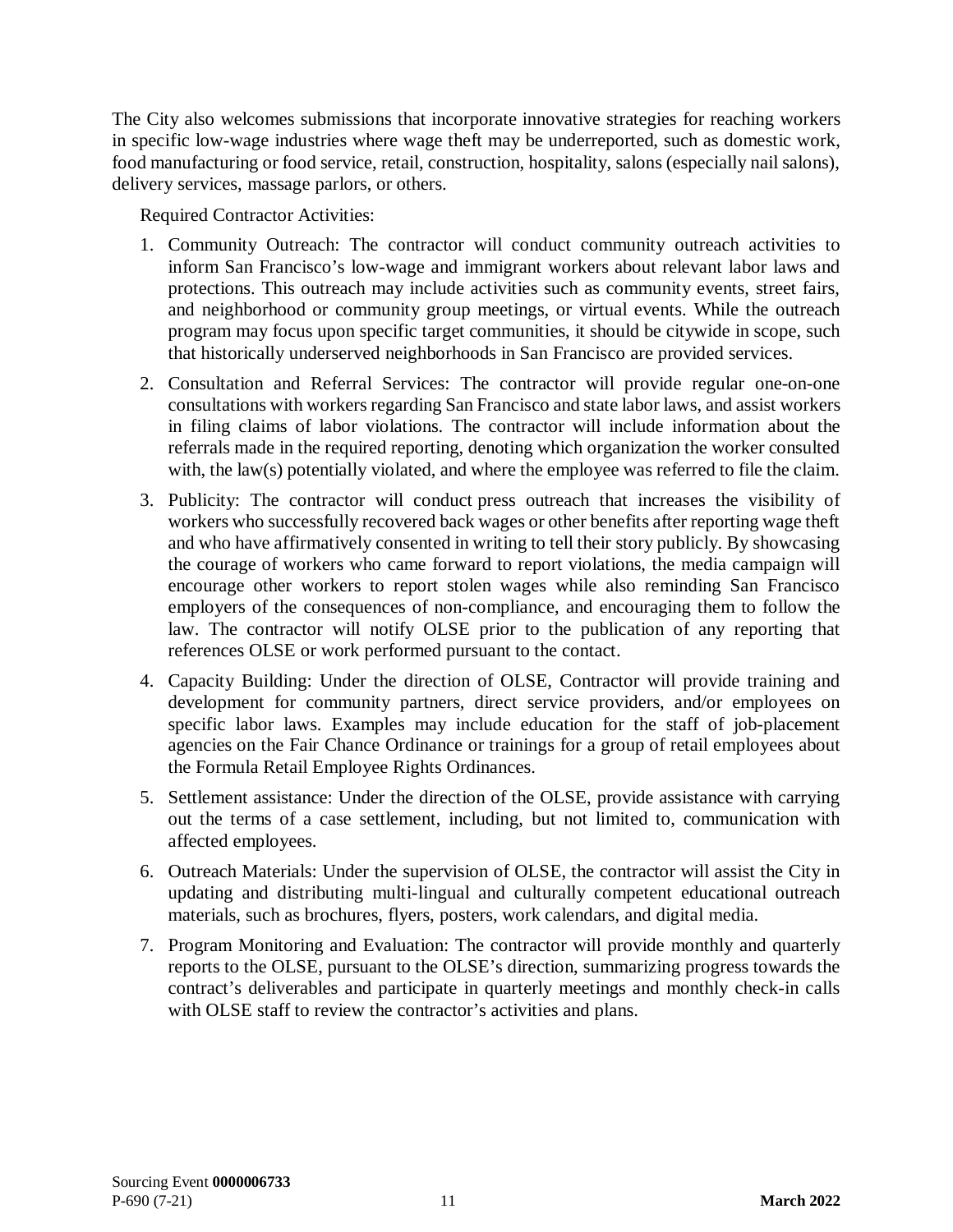- **B. Reserved (Regulatory and Compliance Requirements Specific to the Goods/Services Solicited)**
- <span id="page-16-0"></span>**C. Reserved (Articles Furnished)**
- **D. Reserved (Alternates)**
- **E. Reserved (Samples)**
- <span id="page-16-1"></span>**F. Reserved (Freight on Board)**
- <span id="page-16-2"></span>**G. Reserved (Green Purchasing Requirements)**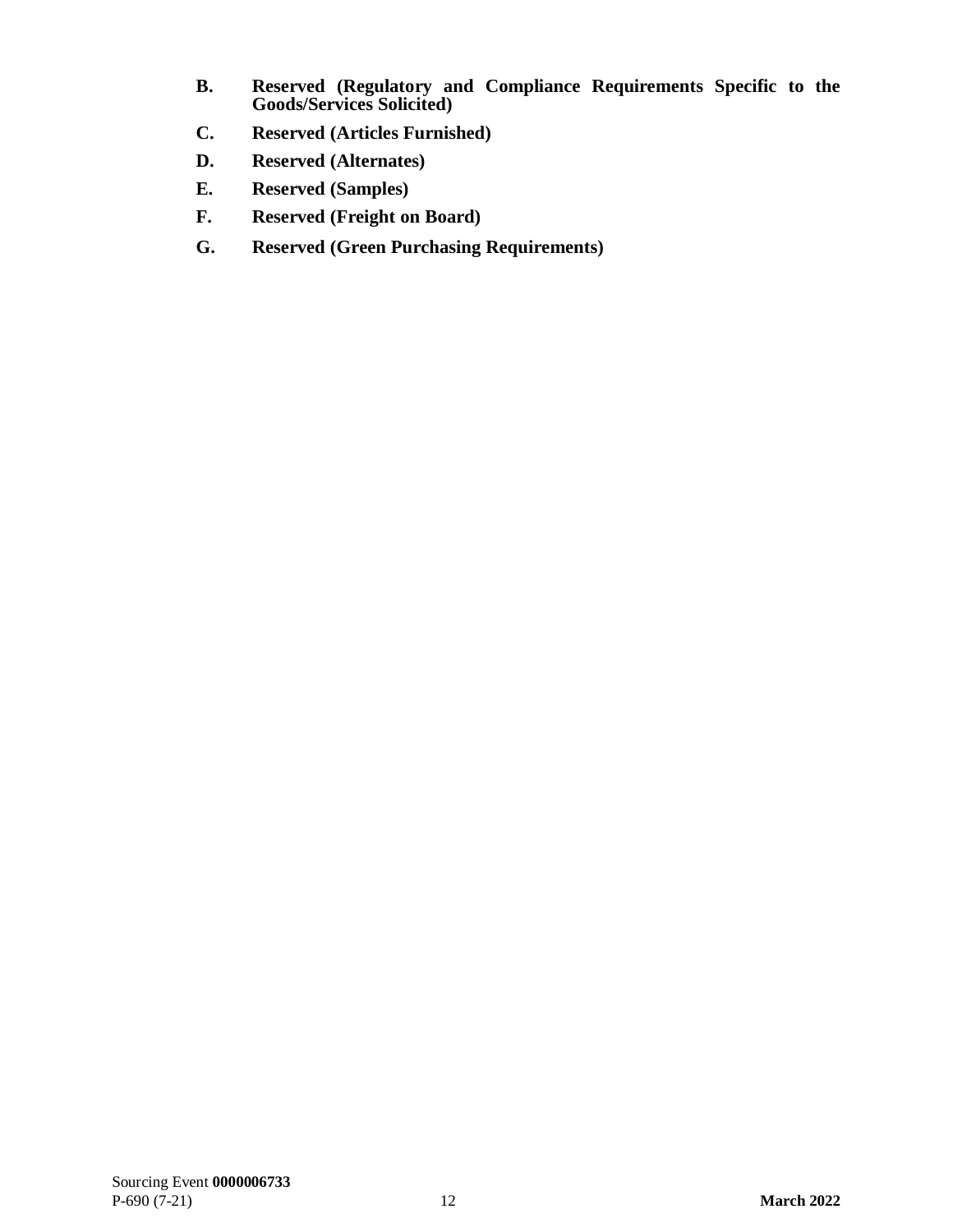<span id="page-17-0"></span>

|  | V. |  | PROPOSAL EVALUATION CRITERIA |  |
|--|----|--|------------------------------|--|
|--|----|--|------------------------------|--|

| <b>Evaluation Phase</b>                        | <b>Maximum Points</b> |
|------------------------------------------------|-----------------------|
| Minimum Qualifications Documentation           | Pass/Fail             |
| <b>Written Proposal</b>                        | 50 Points             |
| <b>Staff and Organizational Qualifications</b> | 15 Points             |
| Approach and Methodology                       | 15 Points             |
| Price Proposal                                 | 20 Points             |
| <b>TOTAL POINTS</b>                            | 100                   |

# <span id="page-17-1"></span>**VI. REQUIRED SUPPORTING DOCUMENTATION**

Proposers must provide each Required Supporting Documentation ("RSD") identified below with their Proposal. Failure to do so may result in the Proposal being deemed Non Responsive.

| <b>RSD1</b> | Evidence that Proposer is 12B compliant or likely to become compliant within 30 days.                                                                                                                                                                                                                                                                                                                                                                                                              |  |  |
|-------------|----------------------------------------------------------------------------------------------------------------------------------------------------------------------------------------------------------------------------------------------------------------------------------------------------------------------------------------------------------------------------------------------------------------------------------------------------------------------------------------------------|--|--|
| <b>RSD2</b> | <b>Completed Proposal Attachments:</b><br>□ Attachment 1: Proposer's Changes to City's Proposed Agreement Terms<br>$\Box$ Attachment 2: Proposer Questionnaire and References<br>$\Box$ Attachment 3: CMD Form 3<br>$\Box$ Attachment 4: LBE Participation and Good Faith Outreach Forms<br>$\Box$ Attachment 5: Written Proposal Template<br>$\Box$ Attachment 6: Price Proposal Template<br>$\Box$ Attachment 7: First Source Hiring Form<br>$\Box$ Attachment 8: HCAO and MCO Declaration Forms |  |  |
| <b>RSD3</b> | Signed copies of all Solicitation Addenda, if any.                                                                                                                                                                                                                                                                                                                                                                                                                                                 |  |  |
| <b>RSD4</b> | <b>Non Profit Entities:</b> If a Proposer is a non-profit entity that receives a cumulative total<br>per year of at least \$250,000 in City funds or City-administered funds and is a non-profit<br>organization as defined in Chapter 12L of the S.F. Administrative Code, the Proposer<br>must comply with Chapter 12L and include in its Proposal:                                                                                                                                              |  |  |
|             | $(1)$ a statement describing its efforts to comply with the Chapter 12L provisions<br>regarding public access to Proposer's meetings and records, and                                                                                                                                                                                                                                                                                                                                              |  |  |
|             | (2) a summary and disposition of all complaints concerning the Proposer's compliance<br>with Chapter 12L that were filed with the City in the last two years and deemed by the<br>City to be substantiated. If no such complaints were filed, the Proposer shall include a<br>statement to that effect.                                                                                                                                                                                            |  |  |
|             | Failure to comply with the reporting requirements of Chapter 12L or material<br>misrepresentation in Proposer's Chapter 12L submissions shall be grounds for rejection<br>of the Proposal and/or termination of any subsequent Agreement reached on the basis<br>of the Proposal.                                                                                                                                                                                                                  |  |  |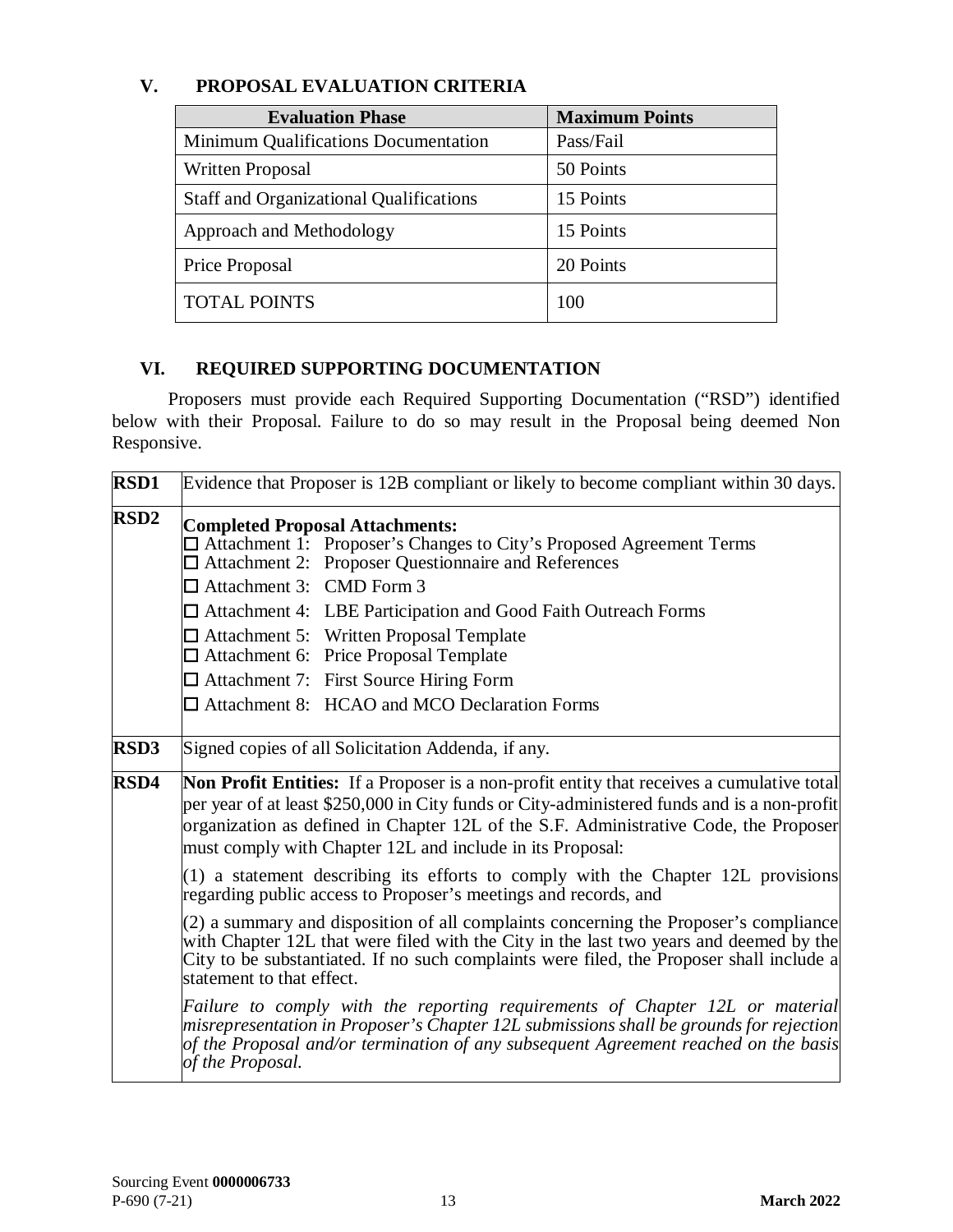### **VII. MINIMUM QUALIFICATIONS DOCUMENTATION (PASS/FAIL)**

<span id="page-18-0"></span>Proposers must provide documentation that clearly demonstrates each Minimum Qualification (MQ) listed below has been met. Minimum Qualification documentation should be clearly marked as "MQ1", MQ2", etc.… to indicate which MQ it supports. Each Proposal will be reviewed for initial determination on whether Proposer meets the MQs referenced in this section. **This screening is a pass or fail determination and a Proposal that fails to meet the Minimum Qualifications will not be eligible for further consideration in the evaluation process**. The City reserves the right to request clarifications from Proposers prior to rejecting a Proposal for failure to meet the Minimum Qualifications.

| MQ#             | <b>Description</b>                                                                     |  |
|-----------------|----------------------------------------------------------------------------------------|--|
| MQ1             | Proposer has completed the requirements and submitted the forms described              |  |
|                 | in the RFP Attachments as part of Proposal.                                            |  |
| MQ <sub>2</sub> | Proposer has at least three $(3)$ years of experience within the last five $(5)$ years |  |
|                 | providing education and outreach to immigrant and low income communities.              |  |
|                 | For proposers with subcontractors, this minimum qualification is applicable            |  |
|                 | only to the lead agency.                                                               |  |
| MQ3             | Proposer has at least one $(1)$ year of experience within the last three $(3)$ years   |  |
|                 | providing one-on-one consultations on employment and/or workers' rights                |  |
|                 | under San Francisco and California State labor laws.                                   |  |
| MO4             | Proposed project staff (including employees of Proposer and/or any proposed            |  |
|                 | subcontractor) has capacity to conduct outreach and consultations in at least          |  |
|                 | the following three languages: Spanish, Cantonese, and Filipino.                       |  |

# <span id="page-18-2"></span><span id="page-18-1"></span>**VIII. PRICE PROPOSAL (20 POINTS)**

# **A. Price Proposal Format and Allocation of Points**

The Price Proposal Template associated with this Solicitation is attached hereto as **Attachment 6**. Include a completed Price Proposal Template with your Proposal, following all instructions set forth therein. The total points allocated to the Lowest Proposed Price shall be determined as follows:

#### **(Lowest Total Proposed Price / Proposer's Total Proposed Price) x (20 Points for Price).**

# **B. Price Proposal Evaluation Period**

<span id="page-18-3"></span>The City will attempt to evaluate Proposals within thirty (30) days after receipt of Proposals. If City requires additional evaluation time, all Proposers will be notified in writing of the new expected award date.

# <span id="page-18-4"></span>**C. Reserved (Proposing on Separate Items or in Aggregate(s))**

# **D. Application of Discounts for Evaluating Lowest Responsive Proposer**

# <span id="page-18-5"></span>1. **LBE Bid Discount/Rating Bonus**

Where price is a factor in City's evaluation process, Proposer's price shall be reduced by an amount equal to the applicable LBE Bid Discounts/Rating Bonus. The discount shall be applied solely for the purpose of determining the lowest responsive Price Proposal and shall be in addition to any other discounts, preferences, or adjustments required by City law.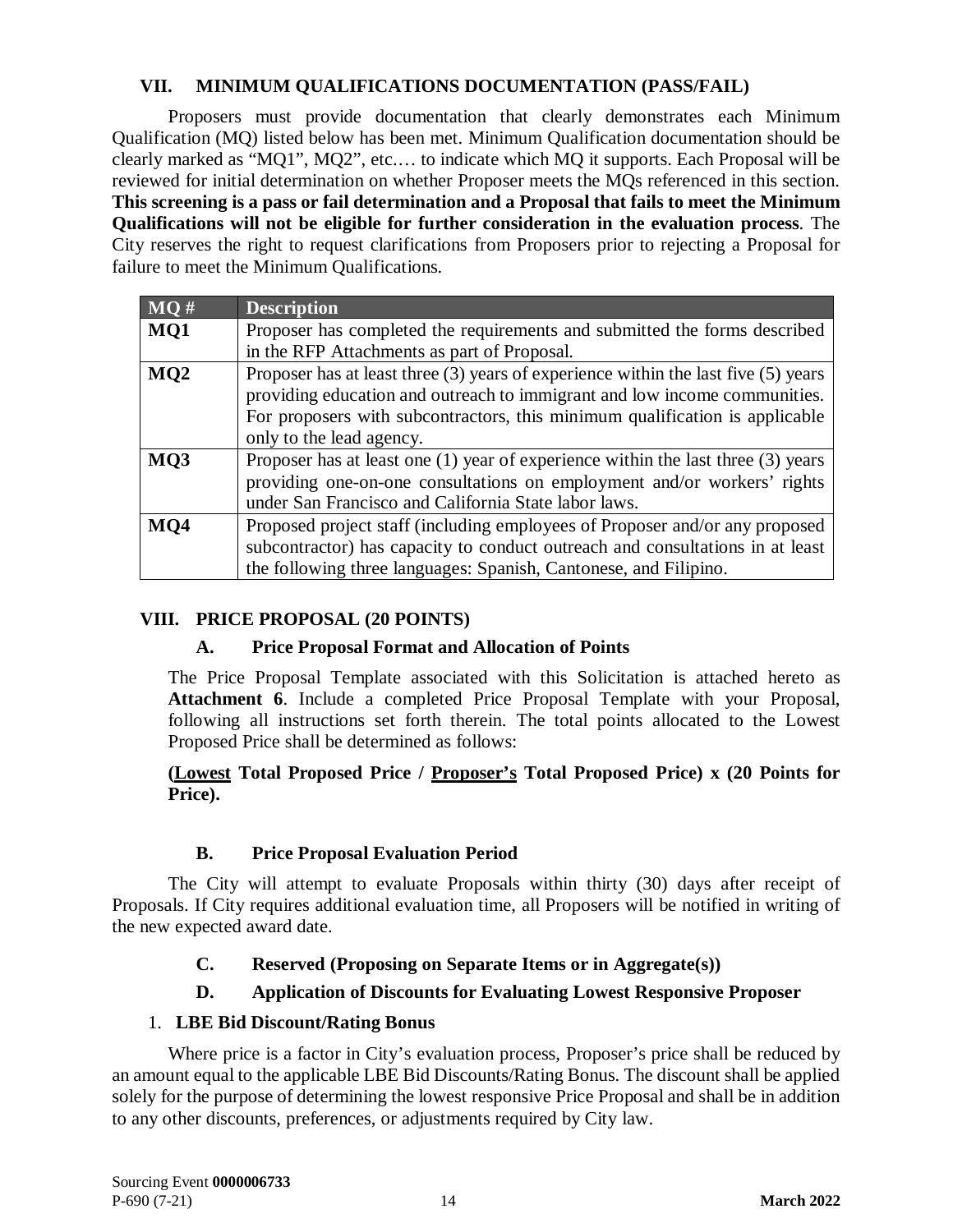#### 2. **Prompt Payment Discounts**

Prompt Payment discount (discount for prompt payment) will not be taken into consideration in determining the Lowest Responsive Proposal.

### 3. **Reserved (Anticipated Local Tax Revenue Discount)**

#### 4. **Sample Discount Calculation**

Evaluations are performed on a pre-tax basis except in rare instances, where tax may be a factor (i.e. One vendor bundles the commodities and services in such a way that the entire amount must be taxed, while another vendor clearly separates commodities and services). Below is an example of how bid discounts and/or rating bonuses are applied to a Price Proposal for commodities and services.

| <b>ABC Firm Price Proposal</b><br><b>Attributes</b><br>Certified Small or Micro LBE<br>$\bullet$<br>SF Presence as defined by<br>$\bullet$<br>Admin Code 21.32<br>Offering 4%/30 Net31 Prompt<br>$\bullet$<br><b>Payment Discount</b> | <b>Offered Price</b><br><b>Proposal</b><br>(Pre Tax) | <b>14B LBE</b><br><b>Bid</b><br><b>Discount</b><br>$(10\%)$ | <b>Evaluated</b><br><b>Price when</b><br>determining<br>Lowest<br><b>Responsive</b><br><b>Proposed Price</b> |
|---------------------------------------------------------------------------------------------------------------------------------------------------------------------------------------------------------------------------------------|------------------------------------------------------|-------------------------------------------------------------|--------------------------------------------------------------------------------------------------------------|
| <b>Services</b>                                                                                                                                                                                                                       | \$1,000                                              | $(\$100)$                                                   | \$900                                                                                                        |
| Total                                                                                                                                                                                                                                 | \$3,000                                              | (\$100)                                                     | \$900                                                                                                        |

### <span id="page-19-0"></span>**IX. WRITTEN PROPOSAL**

In addition to submitting documents supporting each Minimum Qualification as required by this Solicitation, Proposers shall also submit a complete Proposal consisting of each item set forth **Attachment 5, Written Proposal Template**. *The content of all Proposals must consist of the information specified below, in the order outlined below, in order to be deemed responsive*

#### **A) QUALITY OF WRITTEN PROPOSAL (50 POINTS)**

- 1. Clarity of organization and exposition; and
- 2. Overall quality of presentation including completeness and accuracy of information.

#### **B) STAFF AND ORGANIZATIONAL QUALIFICATIONS (15 POINTS)**

- 1. Proposer's experience with outreach to low wage and immigrant communities on employment rights and experience with worker consultations and media outreach exceeding the minimum qualifications;
- 2. Proposed project staff's experience conducting outreach to low wage and immigrant communities on employment rights and experience with worker consultations and media outreach exceeding the minimum qualifications; and
- 3. Quality, comparability, and applicability of recently completed projects including scope, level of effort, timelines, deliverables and outcome.

#### **C) APPROACH AND METHODOLOGY (15 POINTS)**

- 1. Likely effectiveness of proposed activities and of work schedule in increasing understanding of rights among low-wage and immigrant workers and improving reporting of violations.
- 2. Clarity of staff roles and responsibilities; and
- 3. Reasonableness of start and completion dates for project activities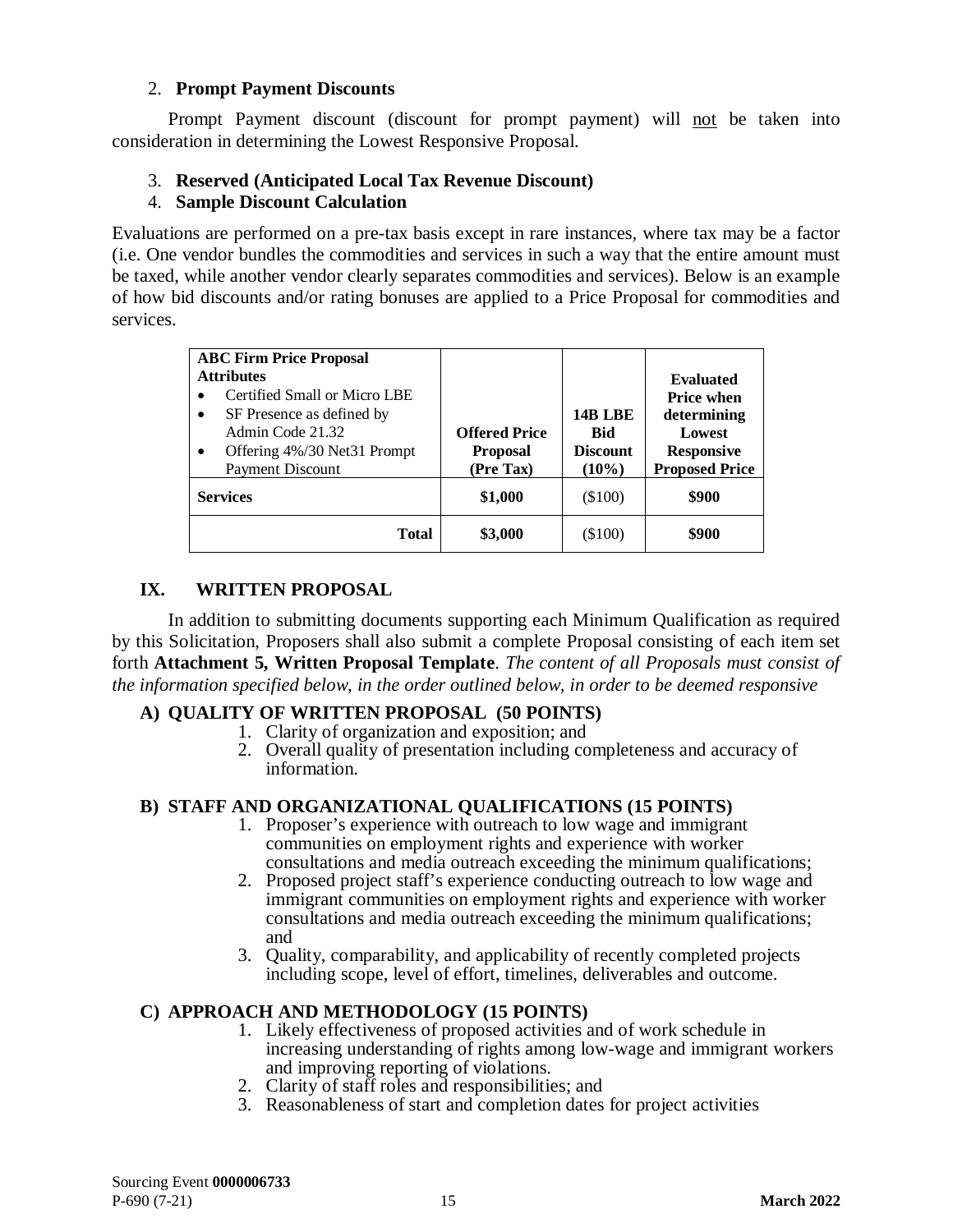#### **D) PRICE PROPOSAL (20 POINTS)**

#### **X. RESERVED (ORAL INTERVIEWS)**

### <span id="page-20-1"></span>**XI. INSURANCE AND BONDS**

#### <span id="page-20-0"></span>**A. Insurance**

Prior to award, the successful Proposer(s) will be required to furnish evidence of insurance as outlined in Attachment 1, City's Proposed Agreement Terms.

#### <span id="page-20-2"></span>**B. Reserved (Performance Bond).**

#### <span id="page-20-3"></span>**C. Reserved (Fidelity Bond).**

#### **D. Failure to Provide Insurance and/or Bonds**

<span id="page-20-4"></span>Unless otherwise stated, within ten business days of the receipt of a notice of award of a Contract, the Proposer to whom the contract is awarded shall deliver the required bond documents and/or specified insurance certificates and policy endorsements to City. If the Proposer fails or refuses to furnish the required bond and/or insurance within ten days after receiving notice to award a Contract, City may, at its option, determine that the Proposer has abandoned its Proposal. Thereupon the tentative award of said contract to this Proposer shall be canceled and City shall notify the Proposer's surety and collect on the Proposer's bond (or the check accompanying its Proposal shall be deposited with the Treasurer of the City and County of San Francisco for collection) and the proceeds thereof shall be retained by City as partial liquidated damages for failure of such Proposer to properly file the bonds and insurance herein required. The foregoing in no way limits the damages which are recoverable by City whether or not defined elsewhere in the contract documents.

#### <span id="page-20-6"></span><span id="page-20-5"></span>**XII. TERMS AND CONDITIONS FOR RECEIPT OF PROPOSALS**

#### **A. Cybersecurity Risk Assessment**

As part of City's evaluation process, City may engage in Cybersecurity Risk Assessment (CRA). CRA may be performed for each entity manufacturing the product, performing technical functions related to the product's performance, and/or accessing City's networks and systems. Where a prime contractor or reseller plays an active role in each of these activities, CRA may also be required for the prime contractor or reseller.

To conduct a CRA, City may collect as part of this Solicitation process one of the following two reports:

- 1. **SOC-2 Type 2 Report:** Report on Controls at a Service Organization Relevant to Security, Availability, Processing Integrity, Confidentiality or Privacy; or
- 2. **City's Cyber Risk Assessment Questionnaire:** Proposer's responses to a City's Cyber Risk Assessment Questionnaire.

The above reports may be requested at such time City has selected or is considering a potential Proposer. The reports will be evaluated by the soliciting Department and the City's Department of Technology to identify existing or potential cyber risks to City. Should such risks be identified, City may shall afford a potential Proposer an opportunity to cure such risk within a period of time deemed reasonable to City. Such remediation and continuing compliance shall be subject to City's on-going review and audit through industry-standard methodologies, including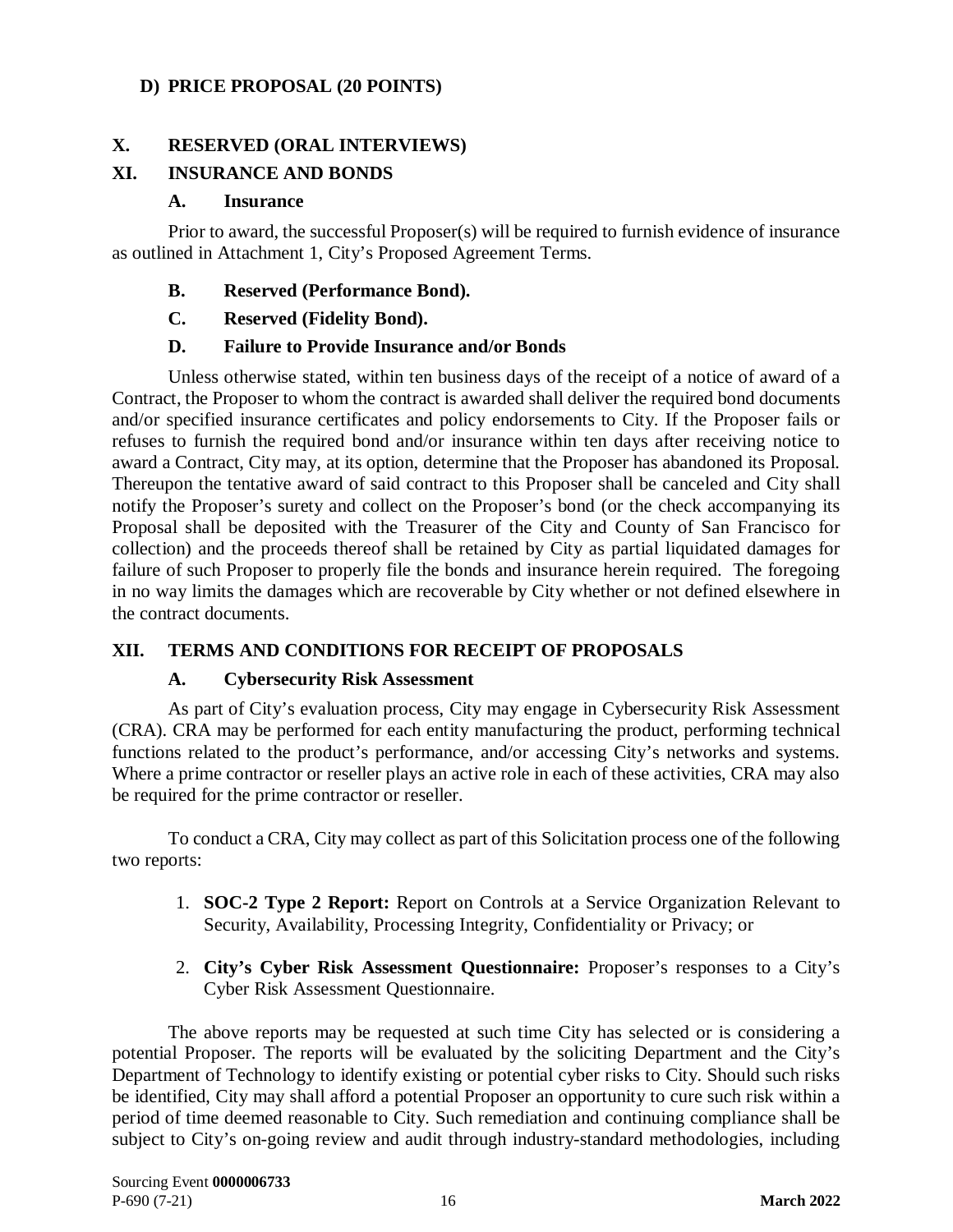but not limited to: on-site visits, review of the entities' cybersecurity program, penetration testing, and/or code reviews.

### **B. Solicitation Errors and Omissions**

Proposers are responsible for reviewing all portions of this Solicitation. Proposers are to promptly notify the City, in writing and to the Solicitation contact person if the Proposer discovers any ambiguity, discrepancy, omission, or other error in the Solicitation. Any such notification should be directed to the City promptly after discovery, but in no event later than the deadline for questions. Modifications and clarifications will be made by Addenda as provided below.

### **C. Objections to Solicitation Terms**

<span id="page-21-0"></span>Should a Proposer object on any ground to any provision or legal requirement set forth in this Solicitation, the Proposer must, no later than the deadline for questions, provide written notice to the City setting forth with specificity the grounds for the objection. The failure of a Proposer to object in the manner set forth in this paragraph shall constitute a complete and irrevocable waiver of any such objection.

# **D. Solicitation Addenda**

<span id="page-21-1"></span>The City may modify this Solicitation, prior to the Proposal due date, by issuing an Addendum to the Solicitation, which will be posted on the OLSE website at [www.sfgov.org/olse](http://www.sfgov.org/olse) in the "Contracting Opportunities" section. **The Proposer shall be responsible for ensuring that its Proposal reflects any and all Solicitation Addenda issued by the City prior to the Proposal due date regardless of when the Proposal is submitted**. Therefore, the City recommends that the Proposer consult the website frequently, including shortly before the Proposal due date, to determine if the Proposer has downloaded all Solicitation Addenda. It is the responsibility of the Proposer to check for any Addenda, Questions and Answers documents, and updates, which may be posted to the subject Solicitation.

#### **THE SUBMITTAL OF A RESPONSE TO THIS SOLICITATION SHALL EXPLICITLY STIPULATE ACCEPTANCE BY THE PROPOSERS OF THE TERMS FOUND IN THIS SOLICITATION, ANY AND ALL ADDENDA ISSUED TO THIS SOLICITATION, AND THE PROPOSED CONTRACT TERMS.**

#### **E. Proposal Term**

<span id="page-21-2"></span>Submission of a Proposalsignifies that the proposed products, services and prices are valid for 180 calendar days from the Proposal due date and that the quoted prices are genuine and not the result of collusion or any other anti-competitive activity. At Proposer's election, the Proposal may remain valid beyond the 180-day period in the circumstance of extended negotiations.

#### **F. Revision to Proposal**

<span id="page-21-3"></span>A Proposer may revise a Proposal on the Proposer's own initiative at any time before the deadline for submission of Proposals. The Proposer must submit the revised Proposal in the same manner as the original. A revised Proposal must be received on or before, but no later than the Proposal due date and time. In no case will a statement of intent to submit a revised Proposal, or commencement of a revision process, extend the Proposal deadline for any Proposer. At any time during the Proposal evaluation process, the City may require a Proposer to provide oral or written clarification of its Proposal. The City reserves the right to make an award without further clarifications of Proposals received.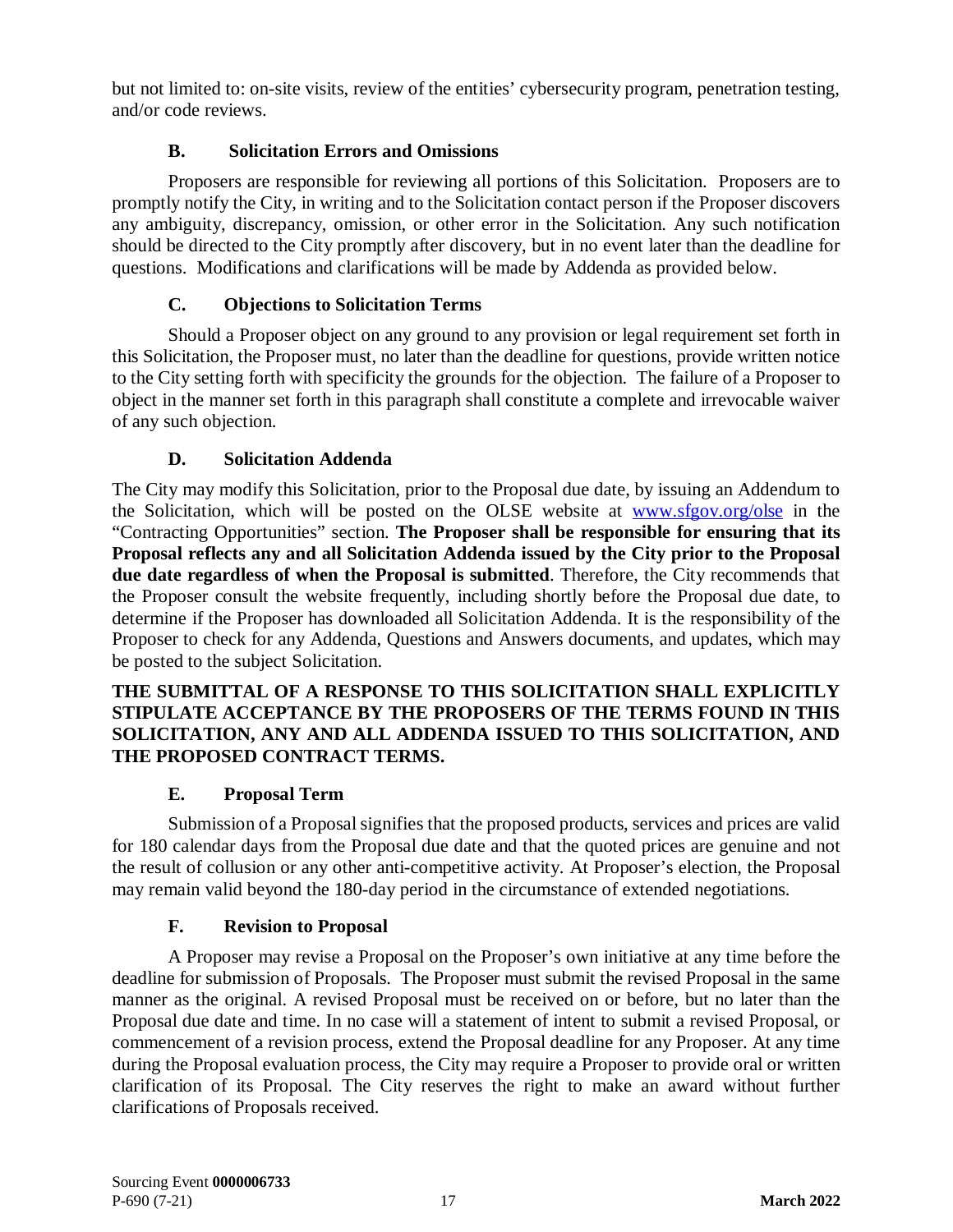### **G. Proposal Errors and Omissions**

<span id="page-22-0"></span>Failure by the City to object to an error, omission, or deviation in the Proposal will in no way modify the Solicitation or excuse the Proposer from full compliance with the specifications of this Solicitation or any contract awarded pursuant to this Solicitation.

# **H. Financial Responsibility**

<span id="page-22-1"></span>The City accepts no financial responsibility for any costs incurred by a Proposer in responding to this Solicitation. Proposers acknowledge and agree that their submissions in response to this Solicitation will become the property of the City and may be used by the City in any way deemed appropriate.

### **I. Proposer's Obligations under the Campaign Reform Ordinance**

<span id="page-22-2"></span>If a contract awarded pursuant to this Solicitation has (A) a value of \$100,000 or more in a fiscal year and (B) requires the approval of an elected City official, Proposers are hereby advised:

- 1. Submission of a Proposal in response to this Solicitation may subject the Proposers to restrictions under Campaign and Governmental Conduct Code Section 1.126, which prohibits City contractors, Proposers, and their affiliates from making political contributions to certain City elective officers and candidates; and
- 2. Before submitting a Proposal in response to this Solicitation, Proposers are required to notify their affiliates and subcontractors listed in the awarded contract or Proposal of the political contribution restrictions set forth in Campaign and Governmental Conduct Code section 1.126.

This restriction applies to the party seeking the contract, the party's board of directors, chairperson, chief executive officer, chief financial officer, chief operating officer, any person with an ownership interest greater than ten percent, and any political committees controlled or sponsored by the party, as well as any subcontractors listed in the awarded contract or Proposal. The law both prohibits the donor from giving contributions and prohibits the elected official from soliciting or accepting them.

The people and entities listed in the preceding paragraph may not make a campaign contribution to the elected official at any time from the submission of a Proposal for a contract until either: (1) negotiations are terminated and no contract is awarded; or (2) twelve months have elapsed since the award of the contract.

A violation of Section 1.126 may result in criminal, civil, or administrative penalties. For further information, Proposers should contact the San Francisco Ethics Commission at [\(415\)](tel:(415)%20252-3100)  [252-3100](tel:(415)%20252-3100) or go to [https://sfethics.org/compliance/city-officers/city-contracts/city](https://sfethics.org/compliance/city-officers/city-contracts/city-departments/notifying-bidders-and-potential-bidders)[departments/notifying-bidders-and-potential-bidders.](https://sfethics.org/compliance/city-officers/city-contracts/city-departments/notifying-bidders-and-potential-bidders)

#### **J. Reservations of Rights by the City**

<span id="page-22-3"></span>The issuance of this Solicitation does not constitute a guarantee by the City that a contract will be awarded or executed by the City. The City expressly reserves the right at any time to:

1. Waive or correct any defect or informality in any response, Proposal, or Proposal procedure;